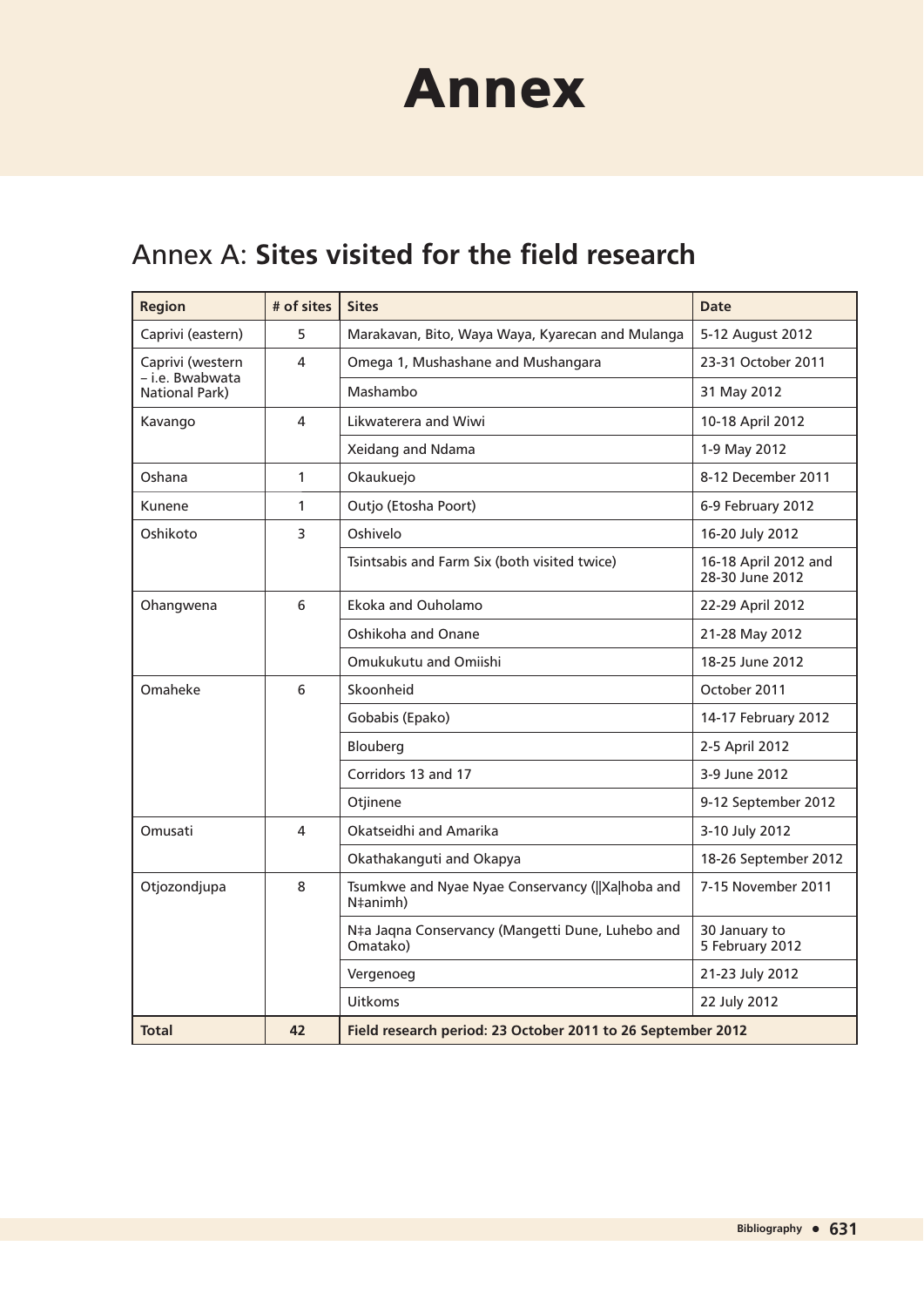### Annex B: **Stakeholder interviews**

| <b>Name of Interviewee</b>                         | Institution and/or position                                                                                             | <b>Date</b> | Place                   |
|----------------------------------------------------|-------------------------------------------------------------------------------------------------------------------------|-------------|-------------------------|
| <b>Windhoek (Khomas Region)</b>                    |                                                                                                                         |             |                         |
| Lara Diez, Wendy Viall                             | Nyae Nyae Development Foundation of Namibia (NNDFN)                                                                     | 7/12/2011   | <b>NNDFN</b> office     |
| Sam Mayinoti                                       | Independent consultant                                                                                                  | 2/10/2012   | LAC office              |
| Aaron Classe                                       | Office of the Prime Minister (OPM), Division of San Development                                                         | 31/1/2013   | OPM                     |
| John Walters                                       | Ombudsman Namibia                                                                                                       | 25/2/2013   | Office of the Ombudsman |
| Nelago S. Kasuto                                   | <b>KOMEHO Managing Director</b>                                                                                         | 21/5/2013   | <b>KOMEHO Office</b>    |
| Hilma Mote                                         | Labour Resource and Research Institute (LaRRI)                                                                          | 20/3/2013   | LaRRI office            |
| Oloff Munjanu                                      | Executive Director, Namibia National Farmers Union (NNFU)                                                               | 4/4/2013    | <b>NNFU office</b>      |
| Dannie van Vuuren                                  | Namibia Agricultural Union (NAU)                                                                                        | 19/3/2013   | NAU office              |
| <b>Caprivi Region</b>                              |                                                                                                                         |             |                         |
| Mickey Lukaezi                                     | Chief Clerk, Sabbinda Constituency                                                                                      | 9/8/2012    | <b>Bito village</b>     |
| Caprivi (western) - Bwabwata National Park (BNP)   |                                                                                                                         |             |                         |
| Apollinaris A. Kannyinga                           | Deputy Director: Ministry of Lands and Resettlement (MLR) North-East                                                    | 24/10/2011  | MLR offices, Rundu      |
| <b>Alfred Chedau</b>                               | Senior field officer, Natural Resource Management Team,<br>Integrated Rural Development and Nature Conservation (IRDNC) | 24/10/2011  | IRDNC Camp, Buffalo     |
| Eben Tjiteere                                      | High Value Plants specialist, IRDNC                                                                                     | 24/10/2011  | IRDNC Camp, Buffalo     |
| Joseph Kapinga, Paulus                             | Senior headmen, Mushashane village - under Mbukushu TA                                                                  | 26/10/2011  | Mushashane village      |
| Magonge, Paulus Kangombe                           |                                                                                                                         |             |                         |
| Marinda Kativa                                     | Senior headman, Block D - under Mbukushu TA                                                                             | 26/10/2011  | Mushashane village      |
| Andreas Muhoka, Mahoka<br>Mahaku                   | Junior headmen, Block D - under Mbukushu TA                                                                             | 26/10/2011  | Mushashane village      |
| <b>Friedrich Alpers</b>                            | Coordinator, IDRNC BNP Project                                                                                          | 26/10/2011  | N//gobaca Campsite      |
| Shakoiyi Thithingo                                 | Headman, Omega I                                                                                                        | 28/10/2011  | Omega I                 |
| Thaddeus Chedau                                    | Kyaramacan Association                                                                                                  | 29/10/2011  | Omega I                 |
| Dindeku Mujumo                                     | Khwe headmen, Omega I                                                                                                   | 30/10/2011  | Omega I                 |
| Mushavanga Mbundu                                  | Khwe headmen, Omega I                                                                                                   | 30/10/2011  | Omega I                 |
| <b>Kavango Region</b>                              |                                                                                                                         |             |                         |
| Teresia Oswald                                     | Social worker, Directorate of Child Welfare                                                                             | 12/4/2012   | Rundu                   |
| Michael Shikongo                                   | Councillor, Rundu Rural East Constituency                                                                               | 12/4/2012   | Rundu                   |
| Agnes T. Yihembe                                   | Headwoman, Likwaterera village                                                                                          | 12/4/2012   | Likwaterera village     |
| Andreas M. Hausiku                                 | Secretary of Village Development Committee (VDC) and headwoman                                                          | 13/4/2012   | Likwaterera village     |
| Johannes T. Sikaki                                 | Member of Likwaterera Resettlement Project                                                                              | 13/4/2012   | Likwaterera village     |
| Ms Hamutenya                                       | Head nurse, Mpungu clinic                                                                                               | 17/4/2012   | Mpungu                  |
| Nyundu Vipanda                                     | Farm labourer on Farm Gomez                                                                                             | 3/5/2012    | Xeidang village         |
| Ncamushe Ncumucao                                  | Headman, Xeidang village                                                                                                | 4/5/2012    | Xeidang village         |
| Loide Kahsay                                       | Chief Clerk, Rundu Rural West Constituency                                                                              | 5/5/2012    | Rundu                   |
| Peter Mbungwa                                      | Nurse, Ndama clinic                                                                                                     | 7/5/2012    | Rundu                   |
| Kunene, Oshana and Oshikoto Regions                |                                                                                                                         |             |                         |
| Abraham Job                                        | Regional Councillor, Outjo Constituency                                                                                 | 6/2/2012    | Outjo                   |
| Chief David   Khamuxab                             | Chief of the Haillom                                                                                                    | 9/2/2012    | Outjo                   |
| <b>Ohangwena Region</b>                            |                                                                                                                         |             |                         |
| Vilho Shapwa                                       | Deputy headman, Oshikoha village                                                                                        | 23/5/2012   | Oshikoha village        |
| Ms Albertine                                       | A non-San teacher living with a San boy                                                                                 | 23/5/2012   | Omauni village          |
| Selma Kashinduka                                   | Teacher, Shatipamba combined school                                                                                     | 24/5/2012   | Omauni village          |
| Mr Abraham                                         | Headman, Onane village                                                                                                  | 27/5/2012   | Onane village           |
| <b>Omaheke Region</b>                              |                                                                                                                         |             |                         |
| Denitia Boshoff                                    | Omaheke San Trust (OST)                                                                                                 | 16/2/2012   | Gobabis                 |
| Ignaius Kariseb                                    | Regional Councillor, Kalahari Constituency                                                                              | 16/2/2012   | Gobabis                 |
| Pijoo Nganate                                      | Advisor to the Omaheke Regional Governor                                                                                | 16/2/2012   | Gobabis                 |
| Ellis Tjiueza                                      | Community Skills Development Centre (COSDEC)                                                                            | 16/2/2012   | Gobabis                 |
| Elizabeth Kasata                                   | School hostel caretaker, Blouberg                                                                                       | 5/4/2012    | Blouberg                |
| <b>Omusati Region</b>                              |                                                                                                                         |             |                         |
| Martha Uushona                                     | Chief Clerk, Tsandi Constituency                                                                                        | 5/7/2012    | Tsandi                  |
| Simone                                             | Teacher, Okatseidhi Primary School                                                                                      | 5/7/2012    | Okatseidhi village      |
| <b>Emily Nihepa</b>                                | Caretaker of the water project in Amarika                                                                               | 8/7/2012    | Amarika village         |
| Simeon Kasheli                                     | Headman, Amarika village                                                                                                | 8/7/2012    | Amarika village         |
| Simono J. Natongwe                                 | Enrolled nurse, Amarika clinic                                                                                          | 9/7/2012    | Amarika village         |
| Otjozondjupa Region - all in N‡a Jaqna Conservancy |                                                                                                                         |             |                         |
| Sara Sungu                                         | Chairperson, N‡a Jaqna Conservancy Committee                                                                            | 3/2/2012    | Mangetti                |
| Lois Kinuthia                                      | Registered nurse in charge of Mangetti Health Centre                                                                    | 3/2/2012    | Mangetti                |
| Sister Leena                                       | Nurse, Omatako clinic                                                                                                   | 5/2/2012    | Omatako                 |
| Chief John Arnold                                  | Chief of the !Kung                                                                                                      | 6/2/2012    | Omatako                 |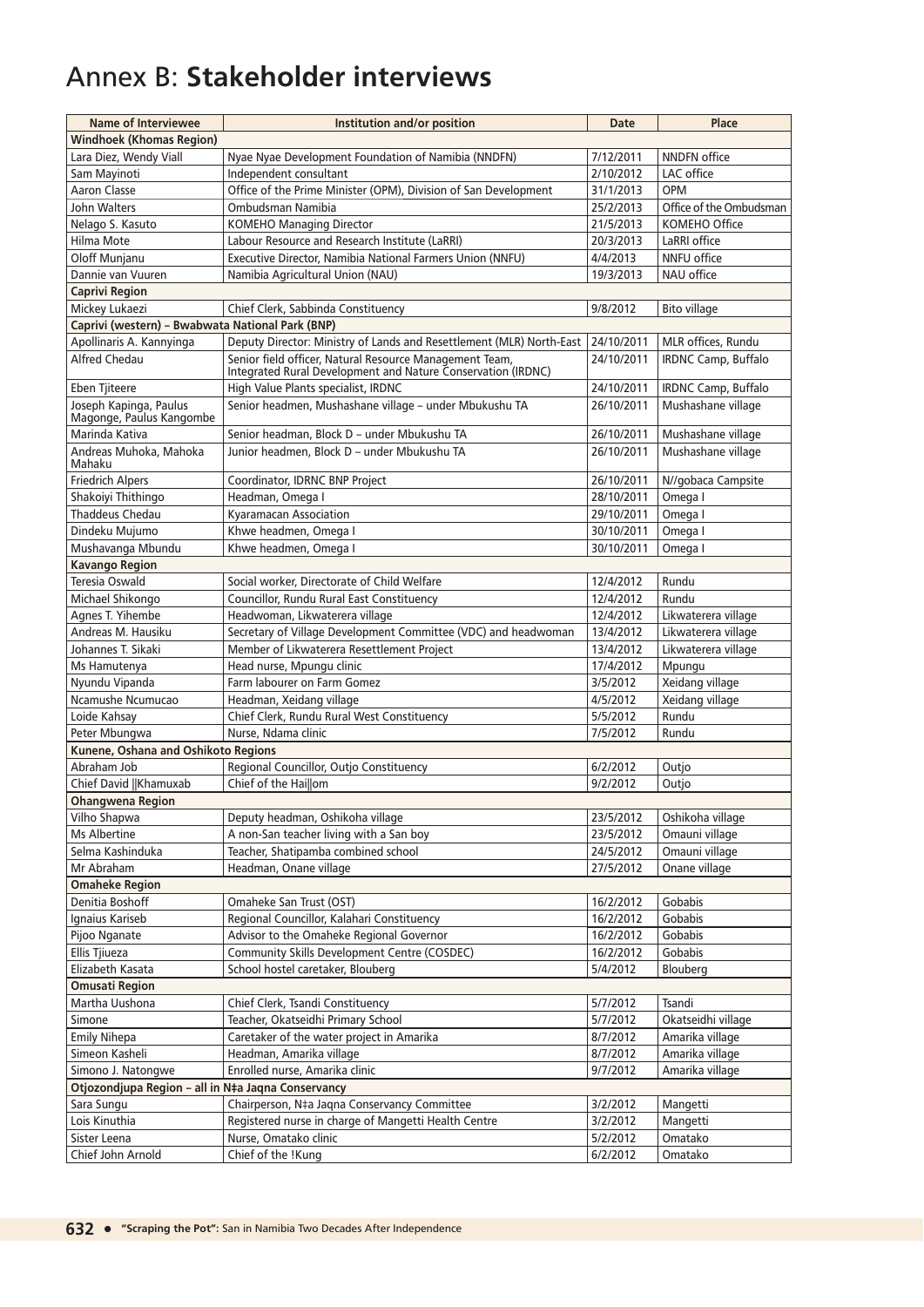# Bibliography

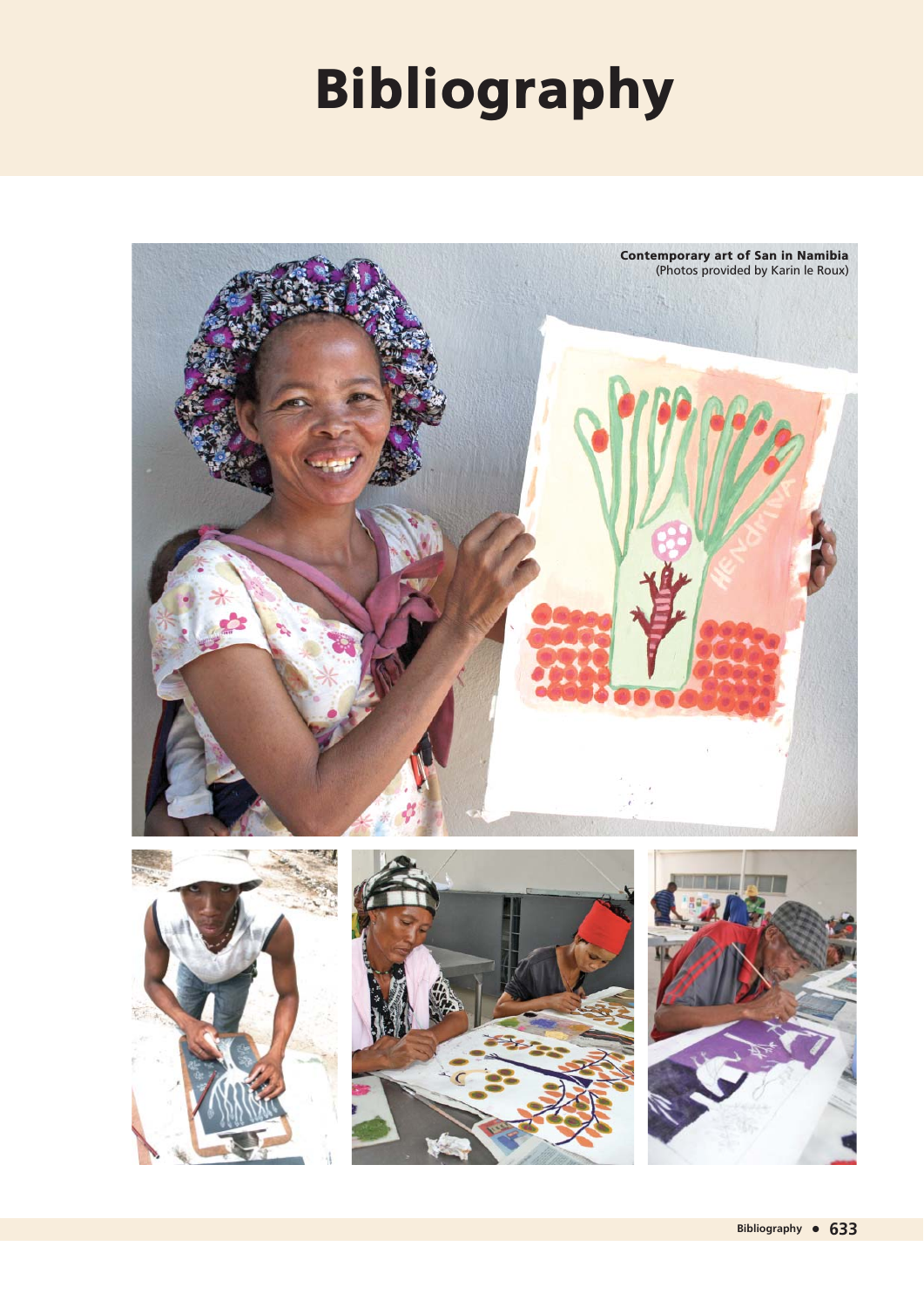#### **Books, research reports, academic articles and conference papers**

Ambunda, L.K. (2008). "Women and custom in Namibia: A research overview". In O.C. Ruppel (ed.), *Women and Custom in Namibia: Cutural Practice versus Gender Equality?* Windhoek: Konrad Adenauer Stiftung.

Anaya, J. (2012). "Statement of the Special Rapporteur on the Rights of Indigenous Peoples, James Anaya, upon concluding his visit to Namibia on 20-28 September 2012". Accessed at http://unsr.jamesanaya.org/statements/statement-of-thespecial-rapporteur-on-the-rights-of-indigenous-peoples-james-anaya-upon-concluding-his-visit-to-namibia-from-20-28-september-2012 (website of The University of Arizona Support Project for the United Nations Special Rapporteur on the Rights of Indigenous Peoples).

Anaya, J. (2013). "Report of the Special Rapporteur on the Rights of Indigenous Peoples: The situation of indigenous peoples in Namibia (A/HRC/24/41/Add.1)". Accessed at http://www.ohchr.org/EN/Issues/IPeoples/SRIndigenousPeoples/ Pages/CountryReports.aspx (website of the Office of the UN High Commissioner for Human Rights).

Arowolo, O. (2011). *The San in Namibia: A Socio-economic Study*. Windhoek: Division of San Development, Office of the Prime Minister, .

Arowolo, O., K. Hofnie and K.K. Matengu (2011). *End of Program Evaluation of the 4th GRN/UNFPA Country Programme (2006-2012)*. Windhoek: United Nations Population Fund (UNFPA).

Averill, C. (2010). *"San workers are always left behind and we are always behind everyone": San Workers on Commercial Farms in Omaheke Region, Namibia – A Study of Power and Identity. Sheffield, UK: University of Sheffield.* 

Ayisa, K.M., D. Berger and P. Hailundu (2002). "The Status of the San at Ekoka Resettlement, Ohangwena Region". Windhoek: Rössing Foundation and United Nations Educational, Scientific and Cultural Organization (UNESCO).

Barnard, A. (1992). *Hunters and Herders of Southern Africa: A Comparative Ethnography of the Khoisan Peoples*. Cambridge (UK): Cambridge University Press.

Barnard, A. (2002). "The foraging mode of thought". In H. Steward, A. Barnard and K. Omura (eds), *Self- and Other-Images of Hunter-Gatherers*. Osaka: National Museum of Ethnology.

Barnard, A. and J. Woodburn (1988). "Introduction". In T. Ingold, D. Riches and J. Woodburn (eds), *Hunters and Gatherers 2: Property, Power and Ideology*. Oxford, New York and Hamburg: Berg Publishers.

Barume, A. (2013). "The right to consultation and participation under ILO Convention No. 169 on Indigneous and Tribal Peoples. Paper presented to the Advanced Seminar on Indigenous Peoples' Rights in Namibia, University of Namibia (UNAM), 1 July 2013.

Becker, H. (2003). "The Least Sexist Society? Perspectives on Gender and Violence among Southern African San". In *Journal of Southern African Studies*, Vol. 29, No. 1.

Begbie-Clench, B. (2011). "Indigenous Peoples and Good Governance". Master's thesis submitted to the Institute of Development Studies (IDS), United Kingdom.

Berger, D.J. and K. Ayisa (2001). *Strategy for Community Mobilization and Integration of Marginalised Groups in Ohangwena Region*. Windhoek: United Nations Educational, Scientific and Cultural Organization (UNESCO).

Berger, D.J. and M.E. Zimprich (2002). *New Horizons for the San; Participatory Action Research with San Communities in Northern Namibia*. Windhoek: United Nations Educational, Scientific and Cultural Organization (UNESCO).

Biesele, M. (1992). *Texts for Self-Literacy in Nation-Building: Ju|'hoan Curriculum Consultancy Report*. Windhoek: Nyae Nyae Development Foundation of Namibia (NNDFN).

Biesele, M. (1993). *"Handing Over the Koki Pen": Ju|'hoan Language Consultancy Report to the Village Schools Programme*. Windhoek: Nyae Nyae Development Foundation of Namibia (NNDFN).

Biesele, M. (2009). *Ju|'hoan Folktales: Transcriptions and English Translations – A Literacy Primer by and for Youth and*  Adults of the Ju<sup>p</sup>hoan Community. Victoria (BC, Canada): Trafford Publishing Company.

Biesele, M. and R.K. Hitchcock (2011). *The Ju|<sup>'</sup>hoan San of Nyae Nyae and Namibian Independence: Development, Democracy, and Indigenous Voices in Southern Africa*. New York and Oxford: Berghahn Books.

Boden, G. (2003). " 'Caught in the Middle': Impacts of State Decisions and Armed Conflicts on Khwe Economy and Ethnicity in West Caprivi between 1998 and 2002". In T. Hohmann (ed.), *San and the State: Contesting Land, Development, Identity and Representation*, Vol. 18. Köln: Rüdiger Köppe Verlag.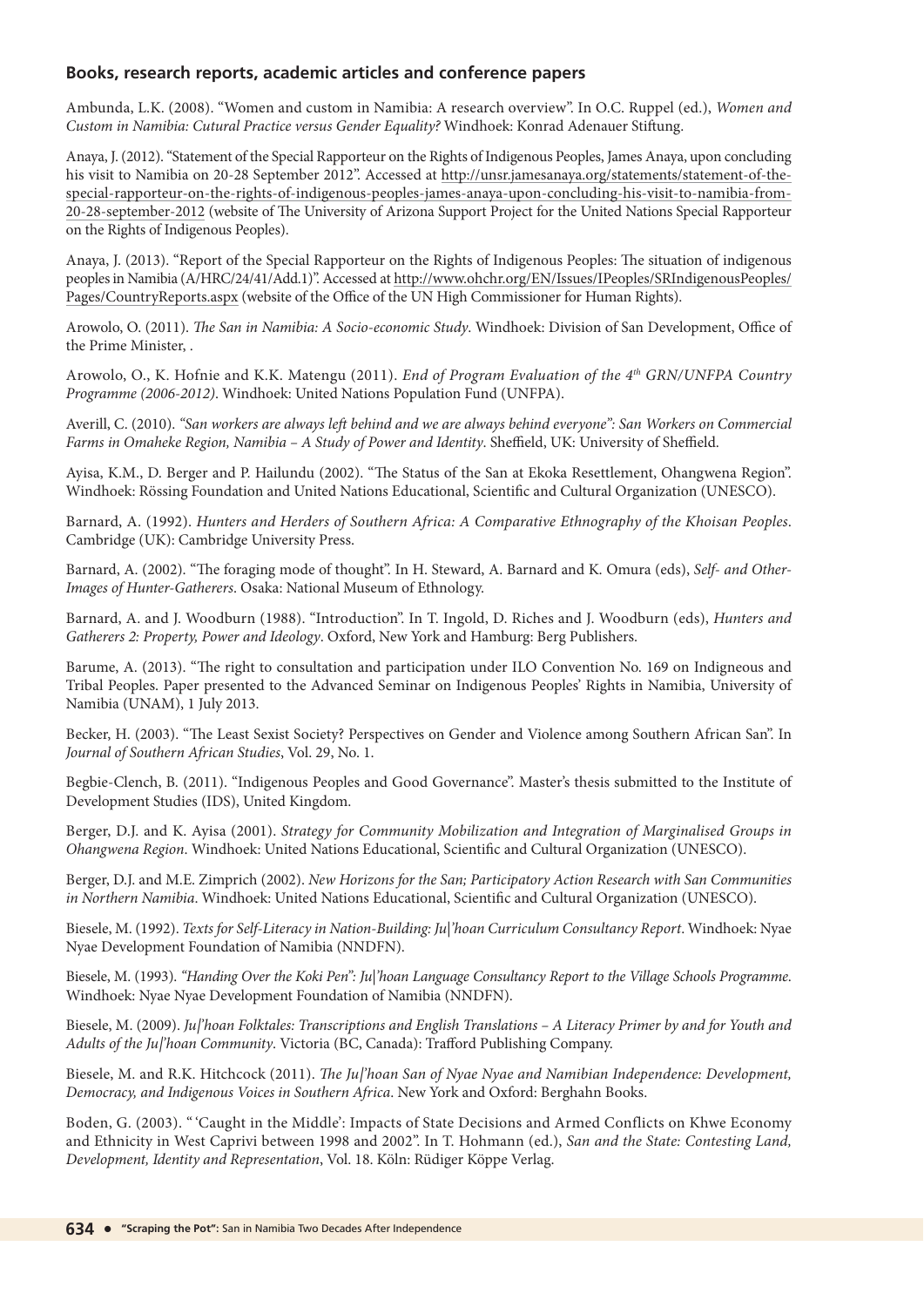Boden, G. (2005). "Prozesse sozialen Wandels vor dem Hintergrund staatlicher Eingriffe: Eine Fallstudie zu den Khwe in West Caprivi/Namibia". Köln. Accessed at http://kups.ub.uni-koeln.de/volltexte/2005/1595/.

Boden, G. (ed.) (2007). *!Qamtee |aa ‡Xanya – The Book of Traditions: Histories, Texts and Illustrations of the !Xoon and 'N|ohan People in Namibia*. Basel: Basler Afrika Bibliographien.

Boden, G. (2008). "The young people do what they want': Negotiating inter-generational relationships among the Khwe of Namibia". In E. Alber, S. van der Geest and S. Reynolds-Whyte (eds), *Generations Africa: Connections and Conflicts*. Münster: LIT Verlag (Beiträge zur Afrika-Forschung).

Boden, G. (2009). "The Khwe and West Caprivi before Namibian independence: Matters of land, labor, power and alliance". In *Journal of Namibian Studies*, Vol. 5, No. 5.

Boden, G. (2011a). "Becoming invisible: Changing land use practices and identity strategies of the !Xoon in Namibia between the 1920s and 1970s". In *Journal of Namibian Studies*, Vol. 5, No. 10.

Boden, G. (2011b). *Research Report: Recognition of Khwe Traditional Authority and their rights to traditional lands in Bwabwata National Park*. Windhoek: Legal Assistance Centre (LAC).

Borrini-Feyerabend, G., A. Kothari and G. Oviedo (2004). *Indigenous and Local Communities and Protected Areas: Towards Equity and Enhanced Conservation (Best Practice Protected Area Guidelines Series, No. 11)*. Gland (Switzerland) and Cambridge (UK): The World Conservation Union (IUCN) for the World Commission on Protected Areas (WCPA).

Botelle, A. and R. Rohde (eds) (1995). *Those who live on the land: A socio-economic baseline survey for land use planning in the communal areas of Eastern Otjozondjupa (Land Use Planning Series, Report No. 1)*. Windhoek: Ministry of Lands, Resettlement and Rehabilitation.

Bothas, M. and C. Longden (n.d.). "Attitudes of San Youth regarding indigenous language: What indigenous languages mean in the modern world". Paper prepared for the International Symposium on the World's Indigneous Languages. Windhoek: Working Group of Indigenous Minorities in Southern Africa (WIMSA).

Brenzinger, M. (1997). "Moving to Survive: Kxoe Communities in Arid Lands (Khoisan Forum Working Paper No. 2)", University of Cologne.

Brenzinger, M. (1998). "Moving to Survive: Kxoe Communities in Arid Lands". In Schladt M. (ed.), *Language, Identity, and Conceptualization among the Khoisan*. Cologne: Rüdiger Köppe Verlag.

Brenzinger, M. (2000). *Report on the Situation of San Communities in Angola and Zambia*. Windhoek: Legal Assistance Centre (LAC).

Brenzinger, M. (2010). "The exodus of Khoisan speech communities from Angola". In M. Brenzinger and C. König (eds), *Khoisan Languages and Linguistics: The Riezlern Symposium 2003 – Proceedings of the International Symposium on Khoisan Languages and Linguistics (Riezlern, Kleinwalsertal, Germany-Austria, 4-8 January 2003)*. Köln: Rüdiger Köppe Velag (Quellen zur Khoisan Forschung, 17).

Brörmann, M. (1997). *Report on Activities of the Working Group of Indigenous Minorities in Southern Africa (WIMSA), April 1996 to March 1997*. Windhoek: WIMSA.

Brörmann, M. (1998). *Report on Activities of the Working Group of Indigenous Minorities in Southern Africa (WIMSA), April 1997 to March 1998*. Windhoek: WIMSA.

Brörmann, M. (1999). *Report on Activities of the Working Group of Indigenous Minorities in Southern Africa (WIMSA), April 1998 to March 1999*. Windhoek: WIMSA.

Brörmann, M. (2001). *Report on Activities of the Working Group of Indigenous Minorities in Southern Africa (WIMSA), April 2000 to March 2001*. Windhoek: WIMSA.

Brörmann, M. (2003). *Report on Activities of the Working Group of Indigenous Minorities in Southern Africa (WIMSA), April 2002 to March 2003*. Windhoek: WIMSA.

Brown, C. and B.T. Jones (1994). "Results of a Socio-Ecological Survey of the West Caprivi Strip, Namibia: A strategic community-based environment and development plan". Windhoek: Directorate of Environmental Affairs, Ministry of Environment and Tourism.

Bufford, E., J. Favreau, L. Gergel and O. O'Connell (2009). "Nutrition and food security in the resettlement farms of Skoonheid and Drimiopsis, Namibia". B.Sc. Interactive Qualifying Project Report (sponsored by, inter alia, the Desert Research Foundation of Namibia) submitted to the Worcester Polytechnic Institute.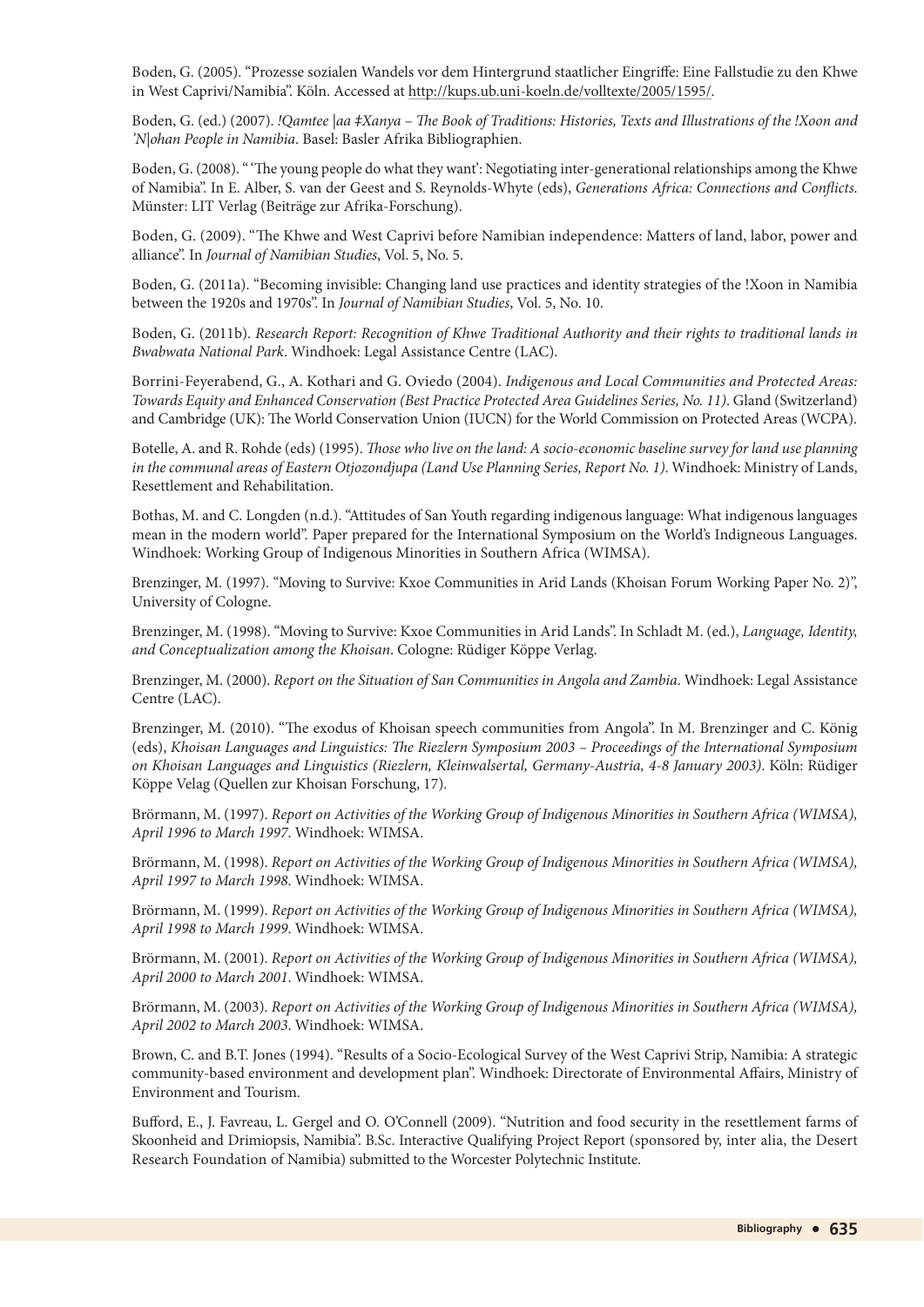Chennells, R., V. Haraseb and M. Ngakaenja (2009). "Speaking for the San: Challenges for Representative Institutions". In R. Wynberg, D. Schroeder and R. Chennells (eds), *Indigenous Peoples, Consent and Benefi t Sharing: Lessons Learned from the San Hoodia Case*. Berlin: Springer Verlag.

Cole, D. (ed.) (1999). "Community Devil's Claw Workshop Report". Windhoek: Centre for Research-Information-Action in Africa – Southern Africa Development and Consulting (CRIAA SA-DC).

Cole, D., K. Nott and L. Feleke (2013). "Trade in Indigenous Products Contributes to Food Security in Namibia: Knowledge and Innovations Network". In *The Journal of MCC and MCA Technical Staff*, Vol. 2, No. 1.

Collinson, R. (2011). "Feasibility Study: Exclusive access tourism concession inside Etosha National Park for direct award to the Hai||om Community". Windhoek: Millennium Challenge Account Namibia (MCA-N).

Davids, L. (2010). "The Dilemma of language of instruction and the provision of mother tongue". Paper presented at the Conference on "Language, Education and Millennium Development Goals", Bangkok, Thailand, November 2010.

Davids, L. (2011). "San Language Development for Education in Namibia: Progress and Challenges". In *Diaspora, Indigenous, and Minority Education: Studies of Migration, Integration, Equity, and Cultural Survival*, Vol. 6, No. 2.

De Kok, H. (2009). *By the Roadside*. Windhoek: Macmillan Education Namibia Publishers.

Desert Research Foundation of Namibia (2010). "Proposal for a Livelihood Support Program on the Resettlement Farms of Drimiopsis, Skoonheid and Donkerbos/Sonneblom". Developed on behalf of Foundation CEAR (Comisión de Española de Ayuda al Refugiado – Spanish Refugee Council), Windhoek.

Desert Research Foundation Namibia and Foundation CEAR (2007). "A baseline survey to identify the livelihood situation on the resettlement farms of Drimiopsis, Skoonheid, Donkerbos/Sonneblom in the Omaheke Region and Arovlei in the Khomas Region". Proposal submitted to the Spanish Agency for International Development Cooperation (AECID), Windhoek.

Desert Research Foundation Namibia and Habitafrica Foundation (2013). "LISUP 2 Annual Report 2012: Technical evaluation on progress in 2012 in the Livelihood Support Program to the Resettlement Projects of Drimiopsis, Skoonheid and Donkerbos/Sonneblom in the Omaheke Region (Phase 2) – Draft Report". Windhoek: DRFN and Habitafrica Foundation.

Devereux, S., V. Katjiuanjo and G. Van Rooy (1996). "The Living and Working Conditions of Farmworkers in Namibia". Windhoek: Legal Assistance Centre (LAC).

Dieckmann, U. (2007a). "Economic Trends and Coping Strategies in the History of European Farming in Northern Central Namibia". In O. Bubenzer, A. Bolten and F. Darius (eds), *Atlas of Environmental Change and Human Adaptation in Arid Africa (Vol. 21)*. Cologne: Africa Praehistorica.

Dieckmann, U. (2007b). *Hai||om in the Etosha Region: A history of colonial settlement, ethnicity and nature conservation*. Basel: Basler Afrika Bibliographien.

Dieckmann, U. (2011). "The Hai||om and Etosha: A case study of resettlement in Namibia". In K. Helliker and T. Murisa (eds), *Land struggles and civil society in Southern Africa*. New Jersey: Africa World Press.

Dieckmann, U. (2012). *Born in Etosha: Living and Learning in the Wild*. Windhoek: Legal Assistance Centre (LAC).

Diemand, R., G. Geddes, P. Kalauskas and N. Ridley (eds) (2010). "An Assessment of Water Supply and Sanitation in Tsumkwe, Namibia". B.Sc. Interactive Qualifying Project Report (sponsored by the Desert Research Foundation of Namibia) submitted to Worcester Polytechnic Institute.

Diez, L. (2011). "Contribution on Gender for the State of Conservancy Report 2011" (mimeo). Windhoek: Nyae Nyae Development Foundation of Namibia (NNDFN).

Dirkx, E. and K. Ayisa (2007). "Feasibility Study for Onamatadiva, Eendobe, Oshanashiwa and Ekoka Resettlement Projects: Participatory Rural Appraisal (PRA) Findings – Final Report". Windhoek: Ministry of Lands and Resettlement.

Dirkx, E. and S. Alweendo (2012). "The Livelihood Support Programme (LISUP) in the Resettlement Projects of Skoonheid, Drimiopsis and Donkerbos/Sonneblom: Baseline Survey. Report prepared for the Desert Research Foundation of Namibia (DRFN), Habitafrica Foundation, Ministry of Lands and Resettlement, and Spanish Agency for International Development Cooperation (AECID).

Draper, P. (1975). "!Kung Women: Contrasts in Sexual Egalitarianism in Foraging and Sedentary Contexts." In Reiter R.R. (ed.), *Toward an Anthropology of Women*. New York: Monthly Review Press.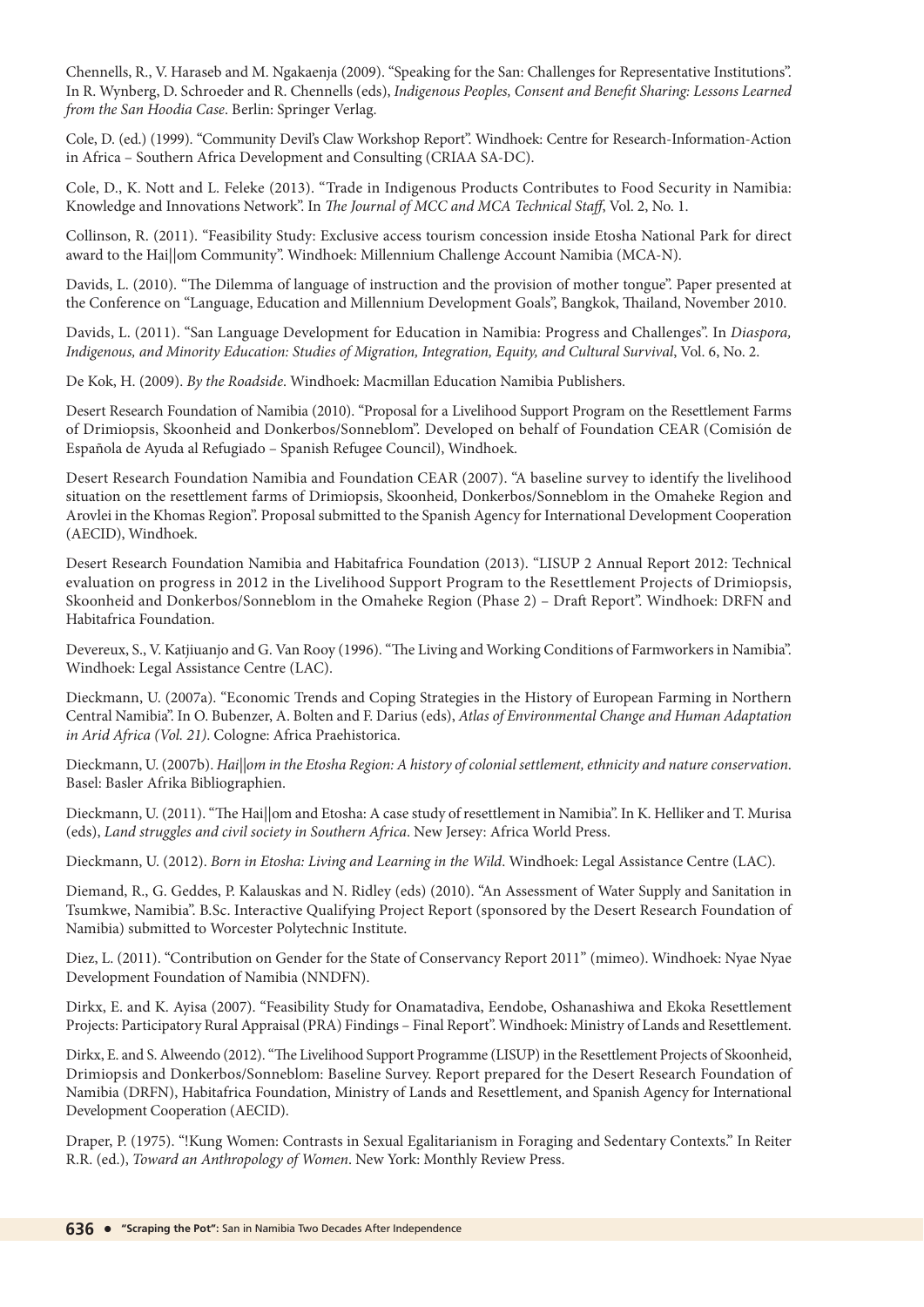Draper, P. (1976). "Social and Economic Constraints on Child Life among the !Kung". In R.B. Lee and I. DeVore (eds), *Kalahari Hunter-Gatherers*. Cambridge (MA, USA): Harvard University Press.

Du Toit, A. (1992). *The farm as family: paternalism, management and modernisation on Western Cape wine and fruit farms, Stellenbosch*. Stellenbosch, South Africa: Centre for Rural Legal Studies.

Endicott, K.L. (1981). "The Conditions of Egalitarian Male-Female Relationships in Foraging Societies". In *Canberra Anthropology*, Vol. 4, No. 2.

Feal, L. (2011). "Institutional strengthening and democratic governance contributing to improved life conditions of urban and rural settlements of vulnerable communities in Namibia (Gender diagnosis – Agreement 10-C01-023)". Windhoek: Habitafrica Foundation.

Felton, S. and H. Becker (2001). *A Gender Perspective on the Status of the San in Southern Africa* (Report No. 5 of 5 reports on the Regional Assessment of the Status of the San in Southern Africa). Windhoek: Legal Assistance Centre (LAC).

Fiona, F. (2001). "Women and CBNRM in Namibia: A Case Study of the IRDNC Community Resource Monitor Project (Engendering Eden Project Working Paper No. 2)". Cork (Ireland): International Famine Centre, University College Cork.

Fisch, M. (2008). "History of the socio-political relations between the Mbukushu and the Khwe (San)" (mimeo).

Friedrich, R. (2009). *Verjagt … verweht … vergessen: Die Hai||om und das Etoschagebiet*. Windhoek: Macmillan Education Namibia Publishers.

Gaeses, E. (1998). "Violence against San Women". In A. Van Achterberg (ed.), Out of the shadows: The First African *Indigenous Women's Conference (FAIWC)*. Amsterdam: International Books and The Netherlands Centre for Indigenous peoples.

Gender Research and Advocacy Project (2005a). *Customary laws on inheritance in Namibia: Issues and questions for consideration in developing new legislation*. Windhoek: Legal Assistance Centre (LAC).

Gender Research and Advocacy Project (ed.) (2005b). *The Meanings of Inheritance. Perspectives on Namibian inheritance practices*. Windhoek: Legal Assistance Centre (LAC).

Gender Research and Advocacy Project (2006). *Rape in Namibia: An Assessment of the Operation of the Combating of Rape Act 8 of 2000 (Full Report)*. Windhoek: Legal Assistance Centre (LAC).

Gender Research and Advocacy Project (2012). *Seeking Safety: Domestic Violence in Namibia and the Combating of Domestic Violence Act 4 of 2003 (Full Report)*. Windhoek: Legal Assistance Centre (LAC).

Gibson, D. (2010). "Negotiating the search for diagnosis and healing tuberculosis in Namibia: A case study of a Ju|'hoansi speaking man. In *African Sociological Review*, Vol. 14, No. 2.

Gierse-Arsten, S. (2004). *"Christ crushes HIV-Crisis": Umgang namibischer Pfingstkirchen mit der HIV/AIDS Epidemie.* Master's thesis submitted to the Institut für Voelkerkunde, University of Cologne.

Gordon, R. (1992). *The Bushman Myth: The Making of a Namibian Underclass*. Boulder (CO, USA): Westview Press.

Gordon, R. and S. Douglas (2000). *The Bushman Myth: The Making of a Namibian Underclass*. Boulder: Westview Press (*Conflict and Social Change Series*).

Guenther, M. (1999). *Tricksters and Trancers: Bushman Religion and Society*. Bloomington (Indiana): Indiana University Press.

Guenther, M. (2007). "Current Issues and Future Directions in Hunter-Gatherer Studies". In *Anthropos*, Issue No. 107.

Haraseb, V. (2011). "Early Childhood Education for the San in Namibia: The Working Group of Indigenous Minorities Early Childhood Development Program". In *Studies of Migration, Integration, Equity, and Cultural Survival*, Vol. 5, No. 2.

Hays, J. (2002). "We Should Learn as We Go Ahead": Finding the Way Forward for the Nyae Nyae Village Schools Project". In *Perspectives in Education*, Vol. 20, No. 1.

Hays, J. (2004). "Indigenous Rights in Education: The San of Southern Africa in Local and Global Contexts". In R.K. Hitchcock and D. Vinding (eds), *Indigenous Peoples' Rights in Southern Africa*. Copenhagen: International Work Group for Indigenous Affairs (IWGIA).

Hays, J. (2007). "Education, Rights and Survivial for the Nyae Nyae Ju|'hoansi: Illuminating Local and Global Discourses. PhD thesis submitted to the University at Albany, State University of New York (SUNY), New York.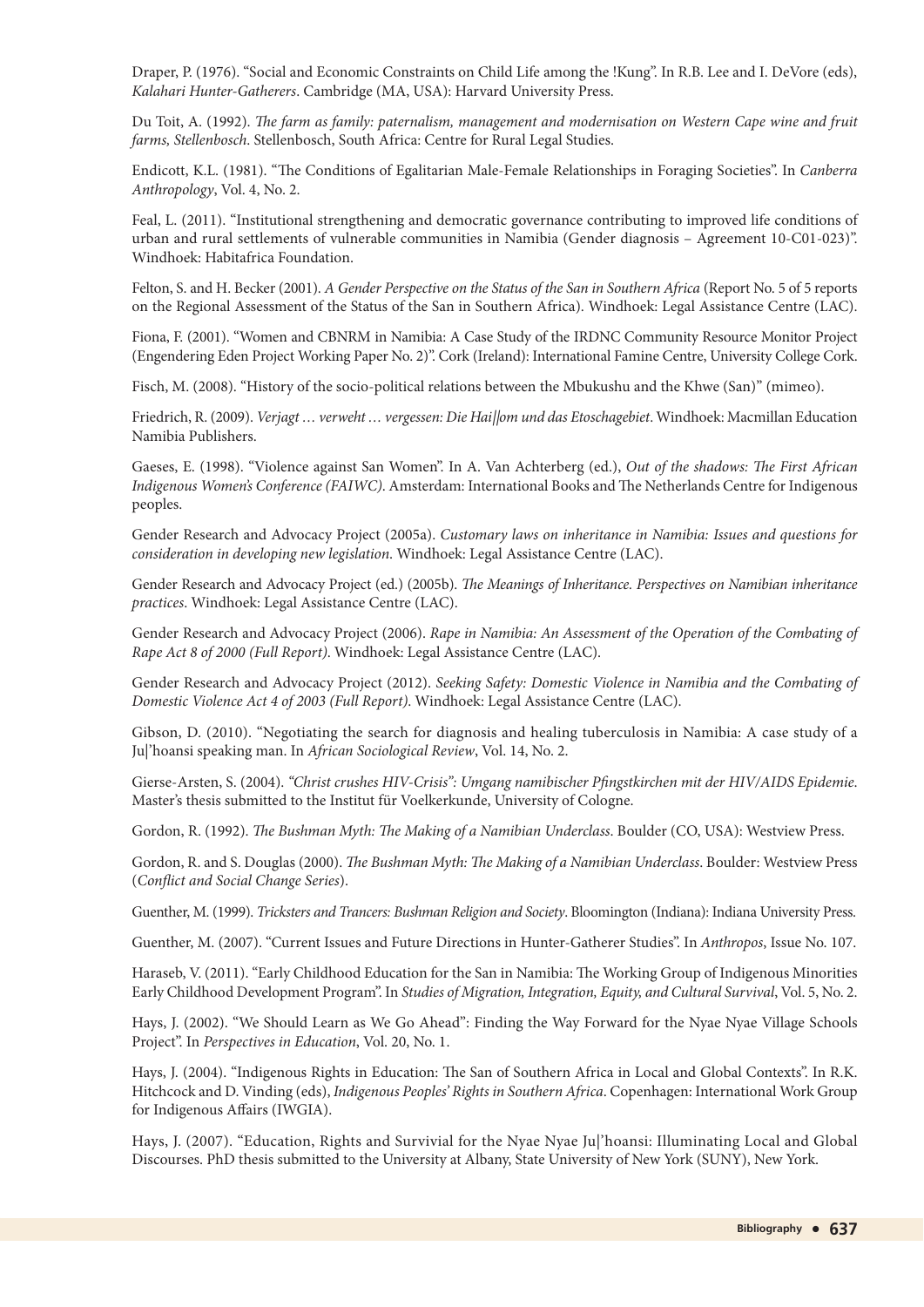Hays, J. (2011). "Educational rights for indigenous communities in Botswana and Namibia". In *The International Journal of Human Rights*, Vol. 15, No. 1.

Hays, J. (2012). "Alternative Learning Opportunities in Namibia and Botswana". Paper presented at the UNESCO conference on "Indigenous Education in a changing world", Windhoek, June 2012.

Hays, J. (2013). *Independent Evaluation: Promoting and Implementing the Rights of the San Peoples of the Republic of Namibia* (a component of the ILO PRO169 Project on Promotion and Application of Indigenous Peoples' Rights). Pretoria and Geneva: International Labour Organization (ILO).

Hays, J. and A. Siegrühn-Mars (2005). "Education and the San of Southern Africa". In *Indigenous Affairs* (1/05) – edition focusing on indigenous peoples and education.

Hays, J., R. Hopson and W. Le Roux (n.d.). *Evaluation of the Namas-Supported San Education Project in Tsumkwe, Otjozondjupa, Namibia*. Report prepared for the Namibia Association of Norway (NAMAS).

Health Unlimited (2003). "Indigenous Peoples – Health Issues: Summary of Presentations at Indigenous Peoples and Socioeconomic Rights Expert Workshop, 20-21 March 2003" (by A. Brown) (mimeo).

Heckler, M. (1992). *"Oh place where we have played, stay well": An Indigenous Village Learning Environment* (report on a pre-school pilot project in 1990. Windhoek: Nyae Nyae Development Foundation of Namibia (NNDFN).

Heckler, M. (2011). "The Educational Imagination of the San: The Village Schools Project of the Nyae Nyae Ju|'hoansi" (mimeo).

Hitchcock, R.K. (2012). "Refugees, Resettlement, and Land and Resource Conflicts: The Politics of Identity among !Xun and Khwe San in Northeastern Namibia". In *African Study Monographs*, Vol. 33, No. 2.

Hitchcock, R.K. (2013). "Food, Hunger, and Social Safety Nets among the Ju|'hoansi San of Namibia and Botswana: A Diachronic and Comparative Analysis". Paper presented at the 112<sup>th</sup> annual meeting of the American Anthropological Association, Chicago, Illinois, 20-24 November 2013.

Hitchcock, R.K. and M. Biesele (n.d.). "Ju|'hoan Territory and Land Use" (mimeo).

Hitchcock, R.K., M. Sapignoli, M. Main and W.A. Babchuck (forthcoming). *The Politics and Economics of Community-Based Natural Resource Management in /Xai/Xai, Ngamiland, Botswana*.

Hohmann, T. (2000). "Transformationen kommunalen Resourcenmanagements im Tsumkwe Distrikt (Nordost-Namibia)". Master's thesis submitted to the University of Cologne.

Hohmann, T. (ed.) (2003). *San and the State: Contesting Land, Development, Identity and Representation*. Köln: Rüdiger KöppeVerlag.

Hopson, R.K. (2011). "Language Rights and the San in Namibia: A fragile and ambiguous but necessary proposition". In *The International Journal of Human Rights*, Vol. 15, No. 1.

Humphrey, E. and T. Wassenaar (2009). "Tourism Development Plan: Nyae Nyae and N‡a Jaqna Conservancies". Windhoek: Nyae Nyae Development Foundation of Namibia (NNDFN) – with assistance from WIMSA.

Integrated Rural Development and Nature Conservation (2012). "Traditional Environmental Knowledge and Outreach Academy (TEKOA): Proposal document" (mimeo). Windhoek: IRDNC.

Jauch, H. (2012). "Poverty, Unemployment and Inequality in Namibia" – in the TEMTI Series of Economic Perspectives on Global Sustainability, EP 02-2013, TEMTI-CEESP/IUCN. Accessed at http://www.iucn.org/about/union/commissions/ ceesp/what\_we\_do/wg/temti.cfm.

Jones, B. and L. Diez (2011). "Report to Define Potential MCA-N Tourism Project Support to the Hai||om". Windhoek: Millennium Challenge Account Namibia (MCA-N), Millennium Challenge Corporation (MCC) and Namibia Association of CBNRM Organisations (NACSO).

Karamata, C. (2006). *Farm Workers in Namibia: Living and Working Conditions*. Windhoek: Labour Resource and Research Institute (LaRRI).

Katjiuanjo, V., E. Ndauendapo and E. Shipiki (1997). *Determinants of the Level of Cash Wages in the Agricultural Industry of Namibia* (Farmworkers Project Report No. 7). Windhoek: Legal Assistance Centre (LAC).

Katz, R., M. Biesele and V. St Denis (1997). *Healing Makes Our Hearts Happy: Spirituality and Cultural Transformation among the Kalahari Ju|'hoansi*. Rochester (VT, USA): Inner Traditions.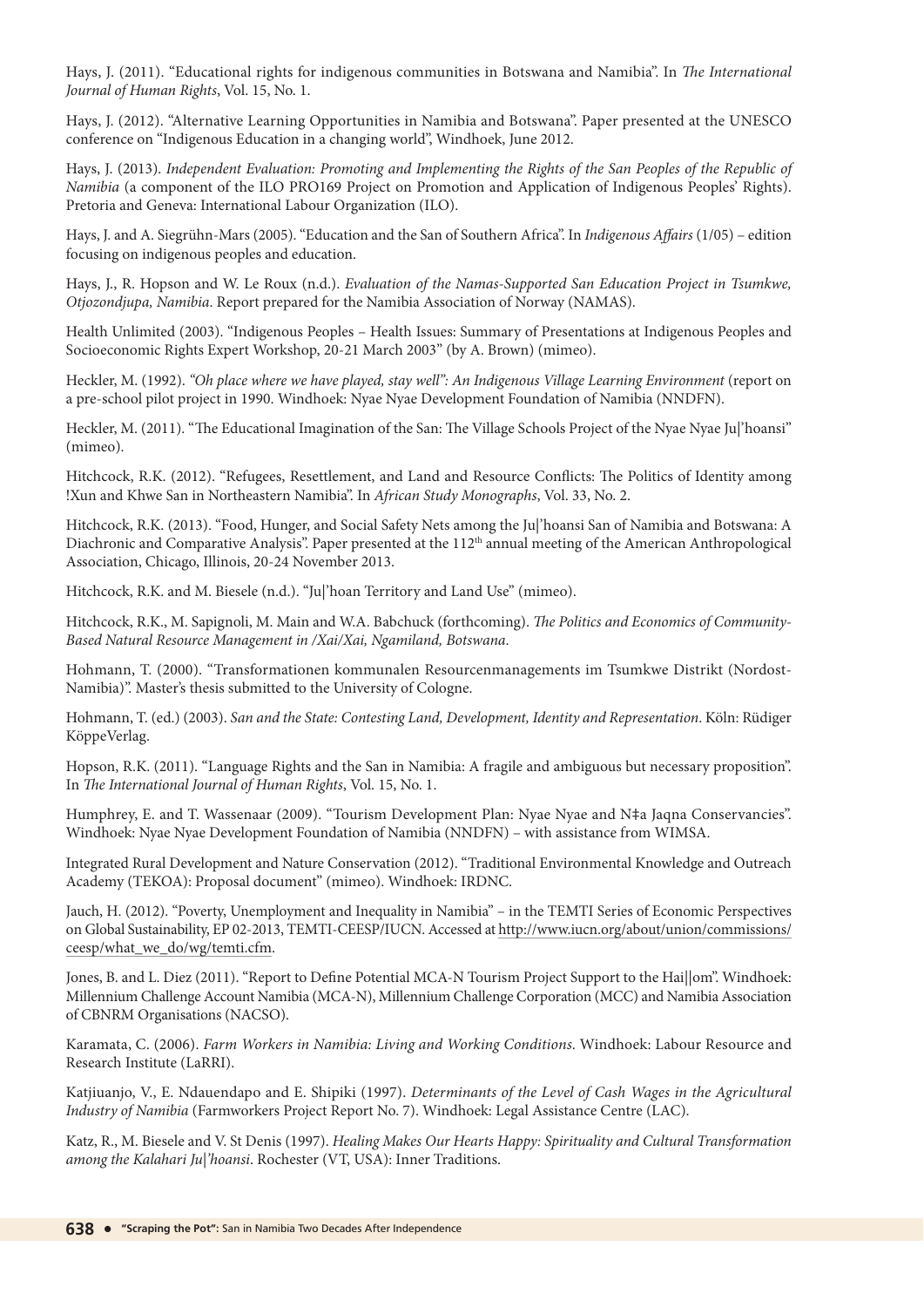|Khaxas, E. and L. Frank (2012). "Speaking for Ourselves: Khwe Women's Voices Project Phase 1 (August-November 2012) – Final Report". Prepared by the Women's Leadership Centre, Windhoek, for Norwegian Church Aid.

Konner, M. (1976). "Maternal Care, Infant Behaviour and Development among the !Kung". In R.B. Lee and I. DeVore (eds), *Kalahari Hunter-Gatherers*. Cambridge (MA, USA): Harvard University Press.

Koot, S.P. (2000). "Resettlement in Tsintsabis: Namibian Bushmen in a Changing World". Master's thesis (Social Anthropology) submitted to the University of Utrecht.

Kyaramacan Association (2013). "Constitution" (mimeo). Kongola, Bwabwata National Park, Namibia: KA.

Kyaramacan Trust (2013). "Kyaramacan Association Benefi t Distribution Plan 2012/2013". Kongola, Bwabwata National Park, Namibia: KA.

Land, Environment and Development (LEAD) Project (2006). *"Our land they took": San land rights under threat in Namibia*. Windhoek: Legal Assistance Centre (LAC).

Land, Environment and Development (LEAD) Project and NNFU Advocacy Unit (2009). Guide to the Communal Land Reform Act, 2002 (No. 5 of 2002) (2nd Edition). Windhoek: Legal Assistance Centre (LAC) and Namibian National Farmers Union (NNFU).

Land, Environment and Development (LEAD) Project (2013). *Indigenous Peoples and Climate Change in Africa (Report on Case Studies of Namibia's Topnaar and Hai||om Communities.* Windhoek: Legal Assistance Centre (LAC).

Law Reform and Development Commission (LRDC) (2012). *Report on Succession and Estates*. Windhoek: LRDC.

Lawry, S., B. Begbie-Clench and R.K. Hitchcock (2012). "Hai||om Ressettlement Farms Strategy and Action Plan". Report prepared for Namibia's Millenium Challenge Corporation (MCC) and Ministry of Environment and Tourism.

Lawry, S. and R.K. Hitchcock (2012). "Hai||om Resettlement Farms: Land Use Plan and Livelihood Support Strategy". Windhoek: Millenium Challenge Corporation (MCC).

LeBeau, D. (2005). "In Small Things Stolen: The Archeology of Inheritance versus Property Grabbing in Katutura". In Gender Research and Advocacy Project (of the LAC) (ed.), *The Meanings of Inheritance: Perspectives on Namibian inheritance practices*. Windhoek: Legal Assistance Centre (LAC).

LeBeau, D., E. Iipinge and M. Conteh (2004). *Women's property and inheritance rights in Namibia*. Windhoek: Pollination Publishers and University of Nambia (UNAM).

Lee, R. (1979). *The !Kung San: Men, Women, and Work in a Foraging Society*. Cambridge (UK): Cambridge University Press.

Lee, R. (2002). *The Dobe !Kung* (in the Case Studies in Cultural Anthropology series). New York: Holt Rinehart & Winston.

Lee, R. (2013). "Tsumkwe at 50: A 2010 Social Survey of a Namibian Ju|'hoantown". In R. Lee, *Th e Dobe Ju|'hoansi* (4th Edition - 1st edition published as *The Dobe !Kung*) (in the Case Studies in Cultural Anthropology series). Stamford (CT, USA): Cengage Learning.

Lee, R. and I. Susser (2002). "Facing the challenges of HIV/AIDS". In *Cultural Survival Quarterly*, Vol. 26, No. 1.

Lee, R. and I. Susser (2006). "Confounding Conventional Wisdom: The Ju/'hoansi and HIV/AIDS". In R.K. Hitchcock, K. Ikeya, M. Biesele and R.B. Lee (eds), *Updating the San: Image and Reality of an African People in the 21st Century* (Senri Ethnological Studies 70). Osaka (Japan): National Museum of Ethnology.

Leff ers, A. (2003). *Gemsbok Bean and Kalahari Truffl e: Traditional Plant Use by Ju|'hoansi in North-eastern Namibia*. Windhoek, Namibia: Gamsberg Macmillan Publishers.

Le Roux, W. (1999). *Torn Apart: San Children as Change Agents in a Process of Acculturation: A Report on the Educational Situation of San Children in Southern Africa*. Windhoek: Kuru Development Trust (KDT) and Working Group of Indigenous Minorities in Southern Africa (WIMSA).

Levine, S. (2007). *Trends in Human Development and Human Poverty in Namibia*. Windhoek: United Nations Development Programme (UNDP).

Levinson, D. (1989). *Family Violenge In Cross Cultural Perspective*. London and New Delhi: Sage Publications.

Lewis, J. (2008/09). "Managing abundance, not chasing scarcity: The real challenge for the 21st century". In *Radical Anthropology*, No. 2.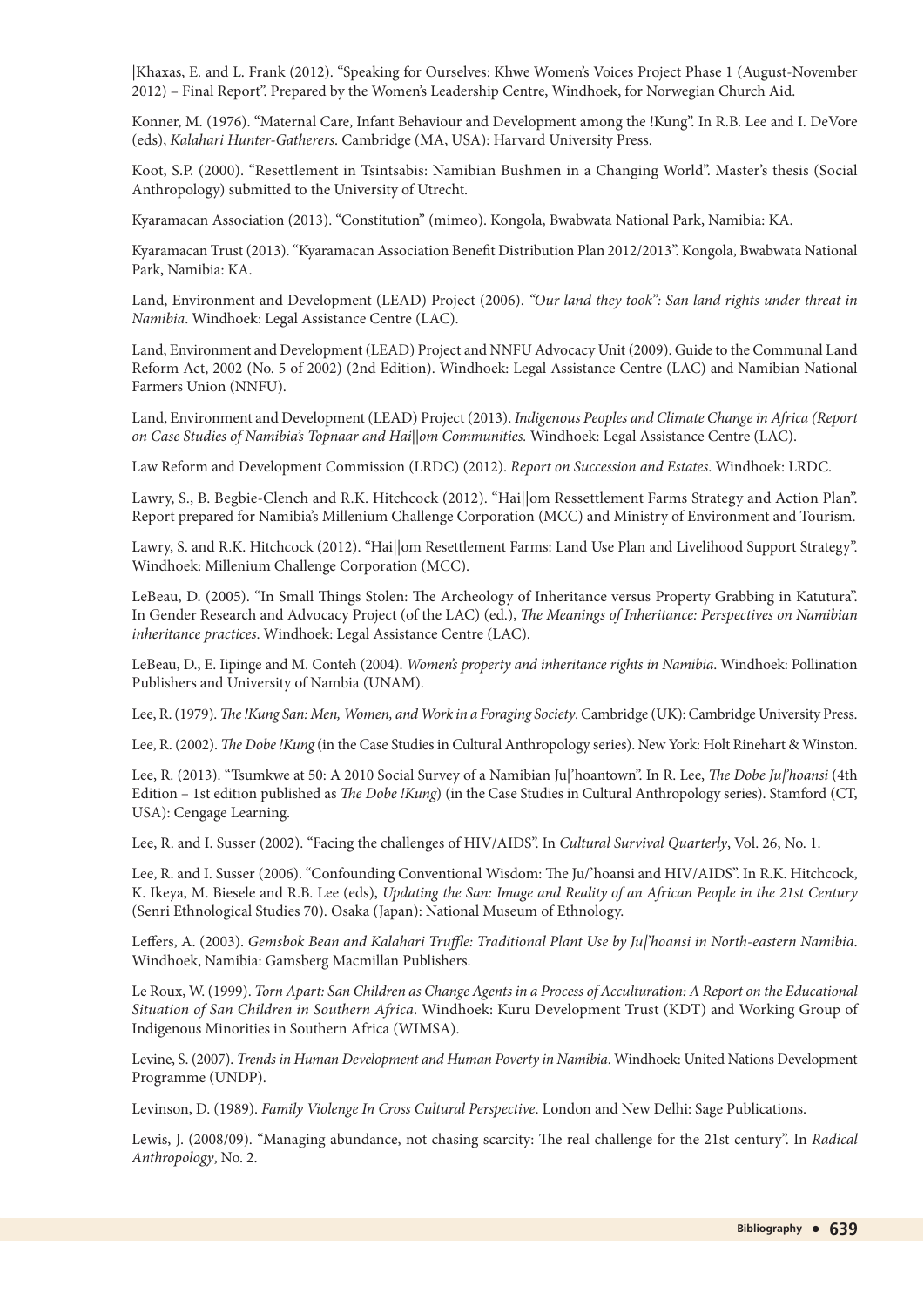Long, S.A. (2004). "Livelihoods in Conservancy Study Areas". In S.A. Long (ed.), *Livelihoods and CBNRM in Namibia: The Findings of the WILD Project – Final Technical Report of the Wildlife Integration for Livelihood Diversification Project (WILD)*. Windhoek: Directorate of Environmental Affairs, Ministry of Environment and Tourism.

Marais, F. (1984). *Ondersoek na die Boesmanbevolkingsgroep in S.W.A*. Windhoek: Direktoraat Ontwikkelingskoördinering.

Marshall, L. (1976). *The !Kung of Nyae Nyae*. Cambridge (MA, USA): Harvard University Press.

Maxwell, D. (1998). "Delivered from the Spirit of Poverty?": Pentecostalism, Prosperity and Modernity in Zimbabwe". In *Journal of Religion in Africa*, Vol. XXVIII (28), No. 3.

Maxwell, D. and R. Caldwell (2008). "The Coping Strategies Index: Field Methods Manual", USAID, Care et al. Accessed at http://home.wfp.org/stellent/groups/public/documents/manual\_guide\_proced/wfp211058.pdf.

McCall, G.S. (2000). "Ju|'hoansi Adaptations to a Cash Economy: Research Report". In *African Sociological Review*, Vol. 4, No. 1.

Mendelsohn, J. and C. Roberts (1998). *An Environmental Profile and Atlas of Caprivi*. Windhoek: Directorate of Environmental Affairs, Ministry of Environment and Tourism.

Mendelsohn, J. and S. El Obeid (2003). *Sand and Water: A profile of the Kavango Region*. Capte Town: Struik Publishers.

Mendelsohn, J., S. El Obeid, N. De Klerk and P. Vign (2006). *Farming Systems in Namibia*. Windhoek: Namibian National Farmers Union (NNFU).

Millennium Challenge Account Namibia (MCA-N) (2010). *Environmental and Social Impact Assessment (ESIA) for the Upgrading of Infrastructure in the Etosha National Park*. Windhoek: MCA-N.

Millennium Challenge Account Namibia (MCA-N) and Gesellschaft für Internationale Zusammenarbeit (GIZ) (2011). *Communal Land Support Project Sub-Activity 2011: Policy Review – A review of policies concerning tenure in Communal Areas of Namibia*. Windhoek: MCA-N and GIZ.

Mosimane, A. (2007). *Indigenous Peoples Development Plan for San Communities in ICEMA Target Sites*. Windhoek: Multidisciplinary Research and Consultancy Centre (MRCC), University of Namibia (UNAM).

Mosimane, A.W., G. Hipandulwa and N. Muranda (2007). *Nyae Nyae Conservancy's Contribution to Poverty Alleviation*. Windhoek: World Wildlife Fund (WWF) and Multidisciplinary Research and Consultancy Centre (MRCC), University of Namibia (UNAM).

Mosimane, A. and J. Mbandi (2009). *The status of the San in Uukolonkadhi and Sheya Uushona Conservancies in Omusati Region*. Windhoek: Multidisciplinary Research Centre (MRC), University of Namibia (UNAM).

Mouton, R. (2009). "Intermediate Evaluation: To promote the fight against poverty and economical self-sufficency of the population affected by HIV/AIDS and other health and social problems in Caprivi and Ohangwena Regions, Namibia". Prepared for Ernst & Young S.L. and the Spanish Red Cross, Windhoek.

Mouton, R. (2011). *External Evaluation: Livelihood Support Programme to the Resettlement Project of Onamatadiva, Eendobe, Oshanashiwa and Ekoka in the Ohangwena Region*. Windhoek: Ministry of Lands and Resettlement and Spanish Agency for International Development Cooperation (AECID).

Mouton, R. (2013). "External Mid-term Evaluation: Livelihood Support Program to the Resettlement Farms of Drimiopsis, Skoonheid, Donkerbos/Sonneblom in the Omaheke Region, Namibia (LISUP II)". Prepared for AECID Habitafrica Ecode, Windhoek.

N‡a Jaqna Conservancy (2012). *Constitution of N‡a Jaqna Conservancy* (February 2012). Available from the N‡a Jaqna Conservancy Office in Mangetti Dune, Tsumkwe West, or the NNDFN or WIMSA in Windhoek.

N‡a Jaqna Conservancy (2013). Press release from the management of the N‡a Jaqna Conservancy. Accessed at http:// www.osisa.org/sites/default/files/na\_jagna\_conservancy\_press\_release\_june\_2013.pdf.

Nakale, E.K. (2007). "Effects of Prejudice and Discrimination of the San in Ekoka". Bachelor's dissertation submitted to the Department of Sociology, University of Namibia.

Nakuta, J. (2012a). "SWOT Analysis Report of the Namibian San Council: Getting the basics rights! (Namibian San Council Workshop Series – Workshop 1)". Windhoek: Working Group of Indigenous Minorities in Southern Africa (WIMSA).

Nakuta, J. (2012b). "Gearing for Change! (Namibian San Council Workshop Series – Workshop 2)". Windhoek: Working Group of Indigenous Minorities in Southern Africa (WIMSA).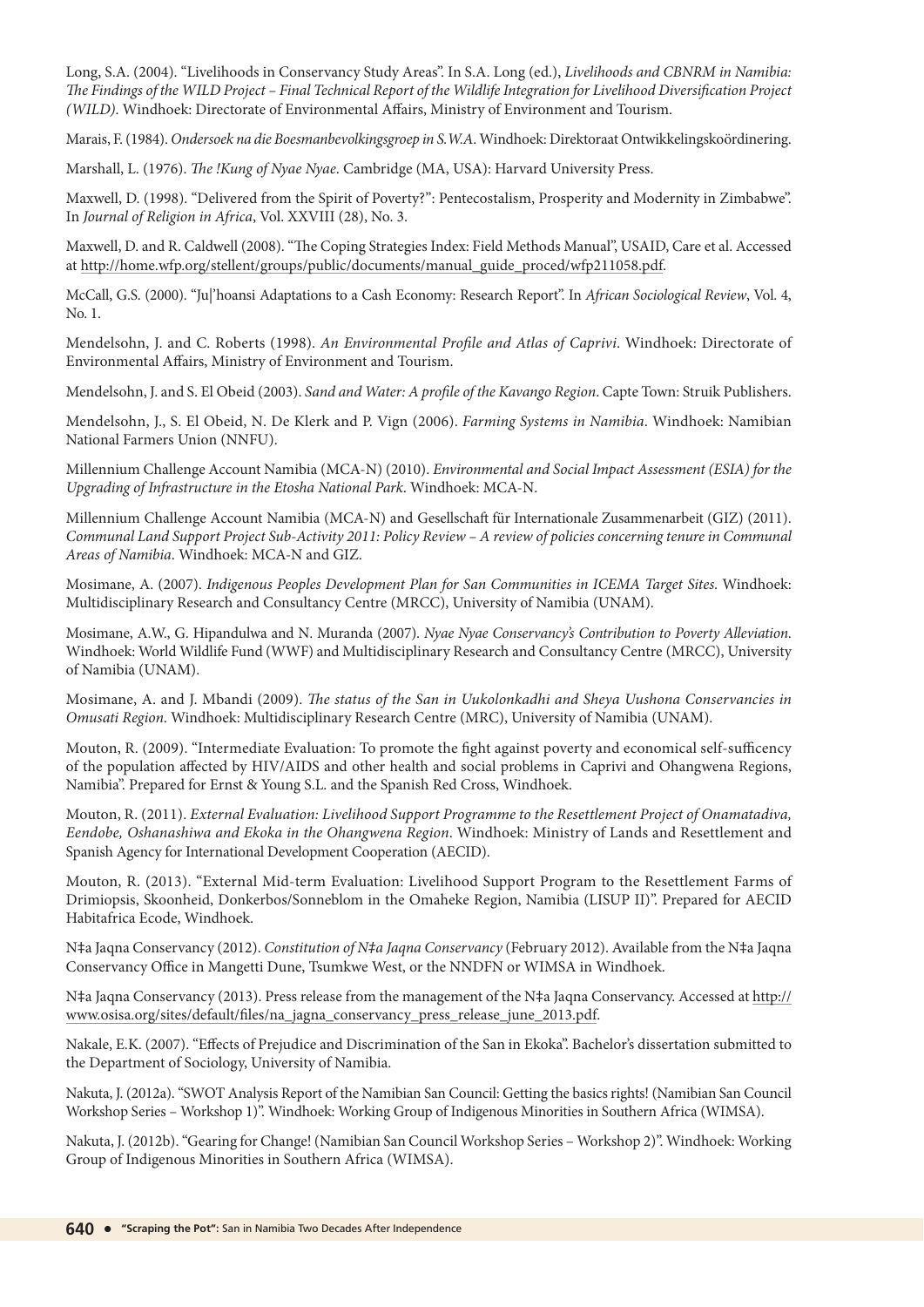Ninkova, V. (2009). "Under the Big Tree: Challenges and Accomplishments of Gqaina, a Primary School for Ju|'hoan Children in Omaheke, Namibia". MA thesis submitted to the Faculty of Social Sciences, University of Tromsø.

Nuulimba, K. (2012). "Living in the Park: Strategic approaches used by the Khwe San to secure land rights in Namibia's Bwabwata National Park". Paper presented at the Africa Studies Association in Germany (VAD) conference on "Embattled Spaces, Contested Orders", Cologne, 30 May to 2 June 2012.

Nyae Nyae Conservancy (2010). *Constitution of the Nyae Nyae Conservancy* (October 2010). Available from the Nyae Nyae Development Foundation of Namibia (NNDFN) in Windhoek.

Nyang'ori O., R. Willis, D. Jackson, C. Nettleton, K. Good and B. Mugarura (2006). "Health of Indigenous People in Africa". In *Indigenous Health*, Vol. 363/06.

Odendaal, W. (2013). "Making Housing More Affordable and Secure to the Poor: The Flexible Land Tenure System Experience in Namibia". Report submitted to the World Bank.

Omba Arts Trust (2013). "Overview of the 2012 sales by San crafters in Skoonheid, Drimiopsis and Donkerbos/ Sonneblom, Omaheke Region: Draft Technical Report for LISUP 2 and the Desert Research Foundation of Namibia". Windhoek: Omba Arts Trust.

Onguma Private Game Reserve (n.d.). "Giving Back: The Namutoni Hai||kom Trust, Onguma Private Game Reserve". Accessed at http://www.onguma.com/about-us/giving-back.htm.

Oreseb, C. (2013). "Summarized Report on the Construction of Iron Corrugated Houses in Kasheshe Village, Caprivi Region, Republic of Namibia". Windhoek: Office of the Prime Minister.

Orth, I. (2003). "Identity as Dissociation: The Khwe's Struggle for Land in West Caprivi". In T. Hohmann (ed.), San and *the State: Contesting Land, Development, Identity and Representation*. Köln: Rüdiger Köppe Verlag.

Ouseb, I. (2008). "Report by the Technical Committee on the Hai||om Community Resettlement Program, 4th to 15th November 2008" (edited by the Office of the Deputy Prime Minister). Windhoek: Office of the Prime Minister.

Pakleppa, R. (2005). "Report on enquiry into socio-economic conditions and needs of some San communities in the Ohangwena and Otjikoto regions in Northern Namibia". Windhoek: Working Group of Indigenous Minorities in Southern Africa (WIMSA).

Pelham, L. (2007). "The Politics Behind the Non-Contributory Old Age Social Pensions in Lesotho, Namibia and South Africa (1 June 2007)" (Chronic Poverty Research Centre Working Paper No. 83). Accessed at http://ssrn.com/ abstract=1653353 or http://dx.doi.org/10.2139/ssrn.1653353.

Pratchett, L.J., B. Motlatla and B. Abuse (2012). "Living Conditions of the Ju|'hoan San of Eiseb Pos 1 & Pos 10" (mimeo).

Raiskio, T. (n.d.). "The image of the Bushmen: From a strange wanderer to a human being" (mimeo).

Riks, P.M., F. Mavhunga, S. Modi, R. Indongo, A. Zezai, L.A. Lambert and T.H. Holtz (2012). "Characteristics of multidrug-resistant tuberculosis in Namibia". In *BMC Infectious Diseases*, Vol. 12, No. 1.

Rudd, B. (2012). "Plants and Performance: Gender and Natural Resource Management in Namibia". M.Sc. thesis submitted to the London School of Economics and Political Science, in partial completion of the requirements for the M.Sc. in Gender, Development and Globalisation.

Schwab, A. (2012). "Neotraditional Chieftaincy, Nongovernmental Organizations and Politics: The Working Group of Indigenous Minorities in Southern Africa (WIMSA) and the Transformation of Politics of the !Kung in Tsumkwe District West (North-East Namibia)". Master's thesis submitted to the Univerity of Siegen.

Social Impact Assessment and Policy Analysis Corporation (SIAPAC) (2008). "GTZ/SADC Sustainable Forest Management and Conservation Ex-post Evaluation of the Okongo Community Forestry Project". Report prepared for GTZ and the Directorate of Forestry, Ministry of Agriculture, Water and Forestry. Windhoek: SIAPAC.

Stutzriemer, M. (2012). "Resilience and Fluidity of Cultural Values: A research among the !Kung in the Kavango region". Paper presented at the University Centre for Studies in Namibia (TUCSIN) seminar on "Heritage & Cultures in Modern Namibia", Rundu, Namibia, 7-8 September 2012.

Susser, I. (2003). "Ju|'hoansi survival in the face of HIV: Questions of poverty and gender". In *Anthropologica*, Vol. 45, No. 1.

Suzman, J. (1995). *In the Margins: A Qualitative Examination of the Status of Farm Workers in the Commercial and Communal Farming Areas of the Omaheke Region*. Windhoek: Legal Assistance Centre (Farmworkers Project).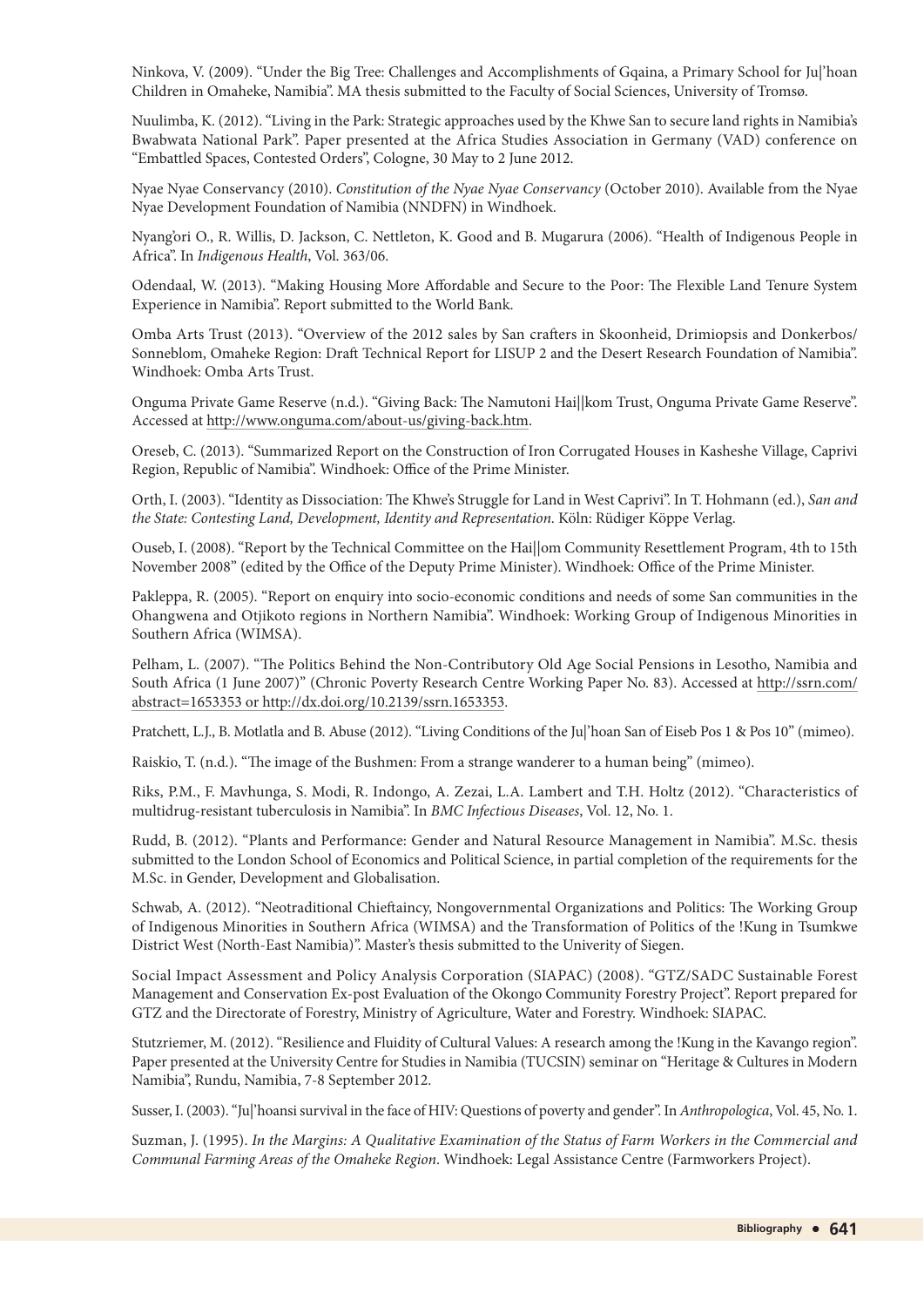Suzman, J. (ed.) (1999). *"Things from the Bush": A Contemporary History of Omaheke Bushmen* (5th Edition). Basel: P. Schlettwein Publishing.

Suzman (2001). *Regional Assessment of the Status of the San in Southern Africa* (series of 5 reports). Windhoek: Legal Assistance Centre.

Suzman, J. (2001a). *An Introduction to the Regional Assessment of the Status of the San in Southern Africa* (Report No. 1 of 5 reports on the Regional Assessment of the Status of the San in Southern Africa). Windhoek: Legal Assistance Centre (LAC).

Suzman, J. (2001b). *An Assessment of the Status of the San in Namibia*. (Report No. 4 of 5 reports on the Regional Assessment of the Status of the San in Southern Africa). Windhoek: Legal Assistance Centre (LAC).

Sylvain, R. (1999). " 'We work to have life': Ju|'hoan women, work and survival in the Omaheke Region, Namibia". Ph.D. thesis submitted to the Graduate Department of Anthropology, University of Toronto.

Sylvain, R. (2001). "Bushmen, Boers and Baasskap: Patriarchy and Paternalism on Afrikaner Farms in the Omaheke Region, Namibia". In *Journal of Southern African Studies*, Vol. 27, No. 4.

Sylvain, R. (2002). " 'Land, Water, and Truth': San Identity and Global Indigenism". In *American Anthropologist*, Vol. 104, No. 4.

Sylvain, R. (2003). "Class, Culture and Recognition: San Farm Workers and Indigenous Identities". In *Anthropologica*, Vol. 45, No. 1.

Sylvain, R. (2004). "San Women Today: Inequality and Dependency in a Post-Foraging World". In *Indigenous Affairs* (1-2/04) – edition focusing on indigenous women.

Sylvain, R. (2006). "Drinking, Fighting, and Healing: San Struggles for Survival and Solidarity in the Omaheke Region, Namibia". In *Senri Ethnological Studies*, Vol. 70.

Sylvain, R. (2010). "At the intersections: San women and the rights of indigenous peoples in Africa". In *The International Journal of Human Rights*, Vol. 15, No. 1.

Takada, A. (2007). "Changing locality and ethnic cohesion among the San in Ohangwena, Namibia". In Y. Fujioka and M. Iida (eds), *Globalisation and Locality in Southern Africa: Views from Local Communities* (ASAFAS Special Paper No. 9) Kyoto: Graduate School of Asian and African Area Studies (ASAFAS), Kyoto University.

Taylor, J. (2012). *Naming the Land: San Identity and Community Conservation in Namibia's West Caprivi*. Basel: Basler Afrika Bibliographien.

Thoma, A. and J. Piek (1997). "Customary Law and Traditional Authority of the San" (CASS Working Paper No. 36). Windhoek: Centre for Applied Social Sciences (CASS), University of Namibia (UNAM).

Troost, D. (2007). "Community-based tourism in Tsintsabis: Changing cultures in Namibia". Bachelor's thesis submitted to the Inholland University of Applied Sciences (Haarlem, Netherlands).

Turpie, J.K, B.S. Smith, L.E. Emerton and J. Barnes (2000). "Economic Value of the Zambesi Basin Wetlands". Harare: International Union for Conservation of Nature (IUCN) Regional Office for Southern Africa.

Uys, I. (1993). *Bushman soldiers: Their Alpha and their Omega*. Germiston (South Africa: Fortress Publishers.

Van der Merwe, J.H. (ed.) (1983). *National Atlas of South West Africa (Namibia)*. Cape Town: National Book Printers.

Van Gorkom, J. et al. (2013). "TB Control in Namibia 2002-2011: Progress and Technical Assistance". In *The Open Infectious Diseases Journal* 7 (Suppl. 1: M2).

Van Tonder, L.L. (1966). "The Hambukushu of Okavangoland: An Athropological Study of a South-Western Bantu People in Africa". Thesis submitted to the University of Port Elizabeth, South Africa.

Von Wietersheim, E. (2002). "Educationally Marginalized Children in Namibia: An Inventory of Programmes, Interventions and Data". Windhoek: Ministry of Basic Education, Sport and Culture and United Nations Children's Fund (UNICEF).

Weaver, C. and P. Skyer (2003). "Conservancies: Integrating Wildlife Land-Use Options into the Livelihood, Development and Conservation Strategies of Namibian Communities". Paper presented at the Fifth World Parks Congress, Durban, South Africa, September 2003. Accessed at http://data.iucn.org/dbtw-wpd/html/SSC-OP030-ahead/chapter%2013.html.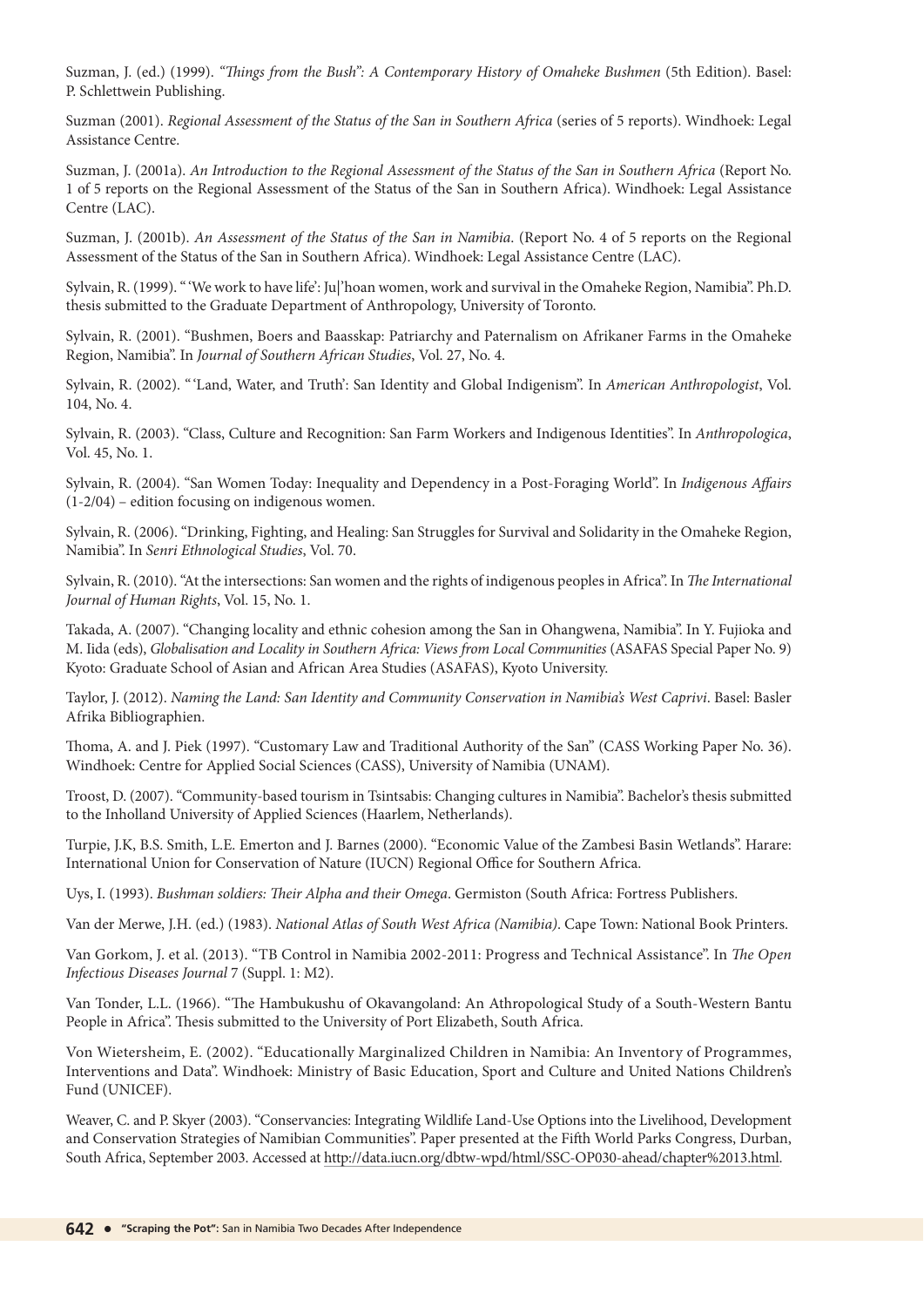Welch, C. (2007). "N‡a Jaqna Conservancy Strategic Social Assessment (SSA) Report No. 1" (mimeo).

Werner, W. (2008). "Protection for women in Namibia's Communal Land Reform Act: Is it working?". Windhoek: Land, Environment and Development (LEAD) Project, Legal Assistance Centre (LAC).

Werner, W. and W. Odendaal (2010). *Livelihoods after land reform: Namibia country report*. Windhoek: Land, Environment and Development (LEAD) Project, Legal Assistance Centre (LAC).

Wessendorf, K. (2009). *The Indigenous World, 2009*. Copenhagen: International Work Group for Indigenous Affairs (IWGIA).

Wiessner, P. (2004) "Owners of the Future? Calories, Cash, Casualties and Self-Sufficiency in the Nyae Nyae Area Between 1996 and 2003". In *Visual Anthropology Review*, Vol. 19, Issue 1-2.

Widlok, T. (1999). *Living on Mangetti: 'Bushmen' Autonomy and Namibian Independence*. Oxford (UK): Oxford University Press.

Widlok, T. (2005). "Take it or leave it: The post- and premarital inheritance of San people in the Oshikoto Region". In Gender Research and Advocacy Project (of the LAC) (ed.), *The Meanings of Inheritance: Perspectives on Namibian inheritance practices*. Windhoek: Legal Assistance Centre (LAC).

Wilmsen, E.N. (Ed.) (1989). *We are Here: Politics of Aboriginal Land Tenure*. Berkeley (CA, USA): University of California Press.

Woodburn, J. (1980). "Hunters and gatherers today and the reconstruction of the past". In E. Gellner (ed.), *Soviet and Western Anthropology*. London: Duckworth Publishers.

Woodburn, J. (1982). "Egalitarian Societies". In *Man*, Vol. 17, No. 3.

Working Group of Indigenous Minorities in Southern Africa (WIMSA) (2010). "WIMSA's Bernard van Leer Supported Early Childhood Development (ECD) Programme: Final Assessment (November 2010)". Windhoek: WIMSA.

Working Group of Indigenous Minorities in Southern Africa (WIMSA) and Organização Cristã de Apoio ao Desenvolvimento Comunitário (OCADEC – Christian Organisation Supporting Community Development) (2012). "Declaration on the Rights and Responsibilities of the San People in Southern Africa". Windhoek and Lubango (Angola): WIMSA and OCADEC.

#### **Articles in Namibian newspapers**

*Allgemeine Zeitung*, "Ondera fuer Hai $|$ lom", by E. Hoffmann, 20 February 2013.

*Allgemeine Zeitung*, "Neue Haeuser fuer Angestellte", by D. Heinrich, 4 April 2013.

*Allgemeine Zeitung*, "San sind die Verlierer: Hegegebiet will keinen Elefantenfang", by D. Heinrich, 9 July 2013.

*New Era*, "No Water for Mangetti West School", by E. Nawatiseb, 2 February 2006.

*New Era*, " 'Stop Abusing the San', says Governor", by S. Gaomas, 4 July 2007.

*New Era*, "San get booze for work", by A. Nakale, 11 October 2012.

*New Era*, "San people in Epukiro eager to be relocated", by T. Martin, 28 May 2013.

*The Namibian*, "New Hai||om Traditional Authority eyes Etosha", by T. Amupadhi, 29 July 2004.

*The Namibian*, "San to get land near Etosha", by A. Shigwedha, 26 March 2007.

*The Namibian*, "Hai||om settled near former Etosha home", by B. Weidlich, 17 November 2008.

*The Namibian*, "Government decides to relocate 'illegal grazers' in Ukwangali", Namibia Press Agency (Nampa), 16 December 2008.

*The Namibian*, "Farmworkers wage campaign launched", by J-M Smith, 2 February 2010.

*The Namibian*, "Oshiwambo farmers have their Mangetti stay extended", by O. Shivute, 2 August 2010.

*The Namibian*, "Relocated San community hit hard by poor harvests", Staff Reporter, 26 June 2012.

*The Namibian*, "A Servant of the People", A. Hillebrecht, 14 December 2012.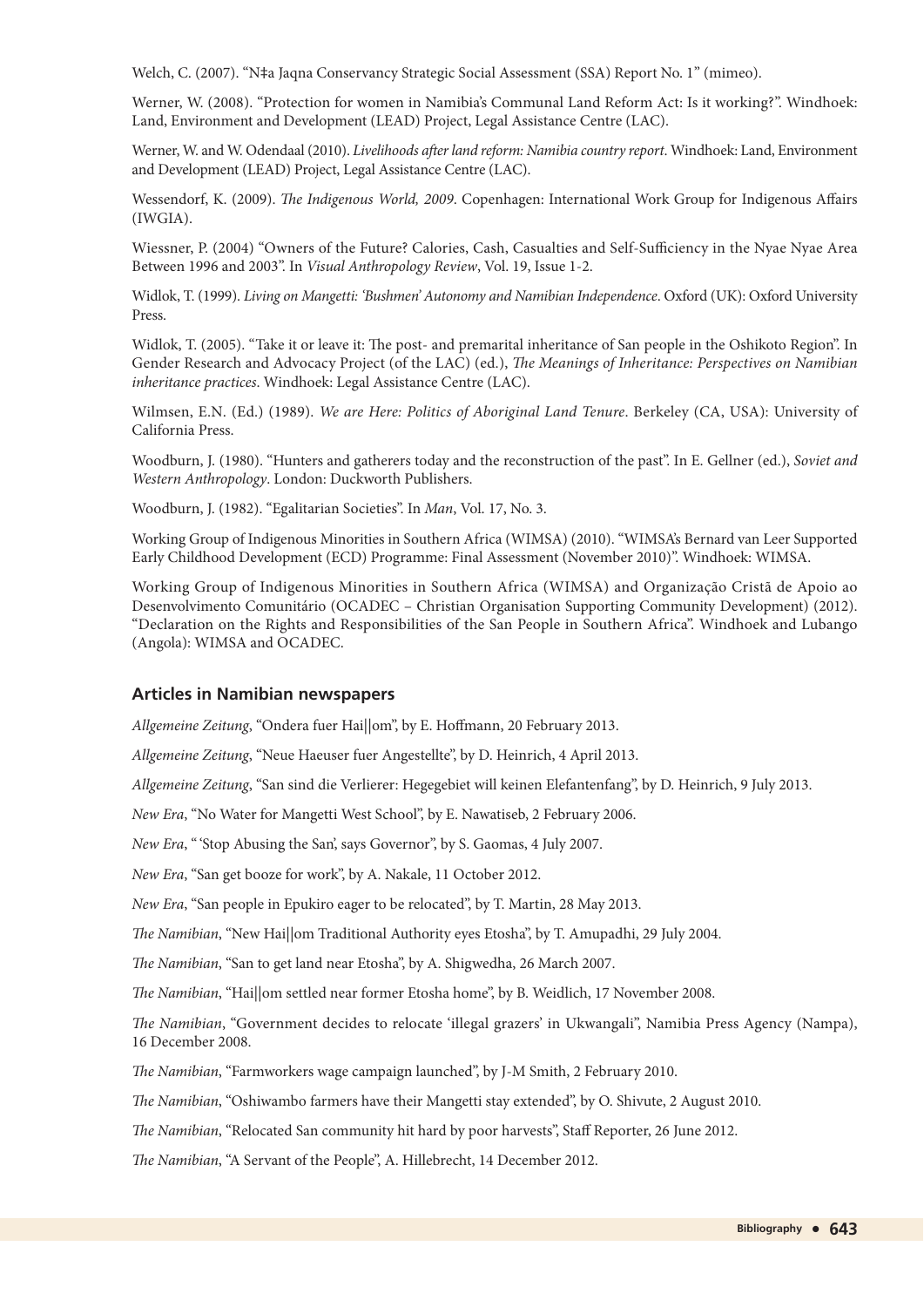*The Namibian*, "Oshivelo San community wants immediate resettlement", by O. Shivute, 26 February 2013.

*The Namibian*, "Battling the odds at Donkerbos", by C. Tjatindi, 11 April 2013.

*The Namibian*, "Illegal fencing disrupts San conservancy", by T. Tjihenuna, 4 June 2013.

*The Namibian*, "Ohangwena communal farmer wins fence fight", by W. Menges, 20 November 2013.

*The Namibian Sun*, "Young and old in Omega suffer", by S. Ikela, 19 November 2012.

#### **Government of Namibia policy documents, agreements, reports and publications**

Central Bureau of Statistics (CBS) of the National Planning Commission (NPC) (2008). *A Review of Poverty and Inequality in Namibia*.

Government of the Republic of Namibia (2010). *Report on the Review of Post-Resettlement Support to Group Resettlement Projects/Farms 1991-2009.*

Ministry of Basic Education Sport and Culture (MBESC) (2000). *National Policy Options for Educationally Marginalised Children*.

Ministry of Basic Education, Sport and Culture (MBESC) (2003): *The Language Policy for Schools in Namibia: Discussion Document*. Accessed at http://www.nied.edu.na/images/Language\_Policy%20for%20schools\_discussion%20 document%202003.pdf.pdf.

Ministry of Education (MoE) (2010). *The Education Management Information System (EMIS)*.

Ministry of Education (MoE) (2012a). *Sector Policy on Inclusive Education*.

Ministry of Education (MoE) (2012b). *Education Sector Policy on the Prevention and Management of Learner Pregnancy*.

Ministry of Environment and Tourism (MET) (2007). "Hai||om San Socio-economic Development Adjacent to the Etosha National Park: Project Information Document".

Ministry of Environment and Tourism (MET) – Directorate of Parks and Wildlife Management (2010). *State of Protected Areas in Namibia: A Review of Progress and Challenges*.

Ministry of Environment and Tourism (MET) (2012). "Head Concession Contract for the Etosha South Activity Concession – Etosha National Park".

Ministry of Gender Equality and Child Welfare (MGECW) – Directorate of Child Welfare (2007). *Namibia National Plan of Action 2006-2010 for Orphans and Vulnerable Children (Volume 1)*.

Ministry of Gender Equality and Child Welfare (MGECW) (2010). *The National Gender Policy 2010-2020*.

Ministry of Gender Equality and Child Welfare (MGECW) (2012). *Namibia's National Agenda for Children 2012-2016*.

Ministry of Health and Social Services (MoHSS) and Macro International Inc. (1993). *Namibia Demographic and Health Survey (NDHS) 1992*.

Ministry of Health and Social Services (MoHSS) and Macro International Inc. (2008). *Namibia Demographic and Health Survey (NDHS) 2006-07*.

Ministry of Health and Social Services (MoHSS) (2010a). *Report on the 2010 National HIV Sentinel Survey*.

Ministry of Health and Social Services (MoHSS) (2010b). *Namibia Malaria Strategic Plan (2010-2016)*.

Ministry of Health and Social Services (MoHSS) (2010c). *National Health Policy Framework (NHPF) 2010-2020*.

Ministry of Health and Social Services (MoHSS) (2011). *Namibia Standard Treatment Guidelines (First Edition)*.

Ministry of Health and Social Services (MoHSS) – Directorate of Special Programmes (2012). "Global AIDS Response Progress Reporting 2012: Monitoring the 2011 Political Declaration on HIV/AIDS (Reporting Period 2010 & 2011)".

Ministry of Health and Social Services (MoHSS) and ICF Macro (2010). *Namibia Health Facility Census (HFC) 2009*.

Ministry of Labour and Social Welfare (MoLSW) – Directorate of Labour Market Services (2008). *Namibia Labour Force Survey 2008*.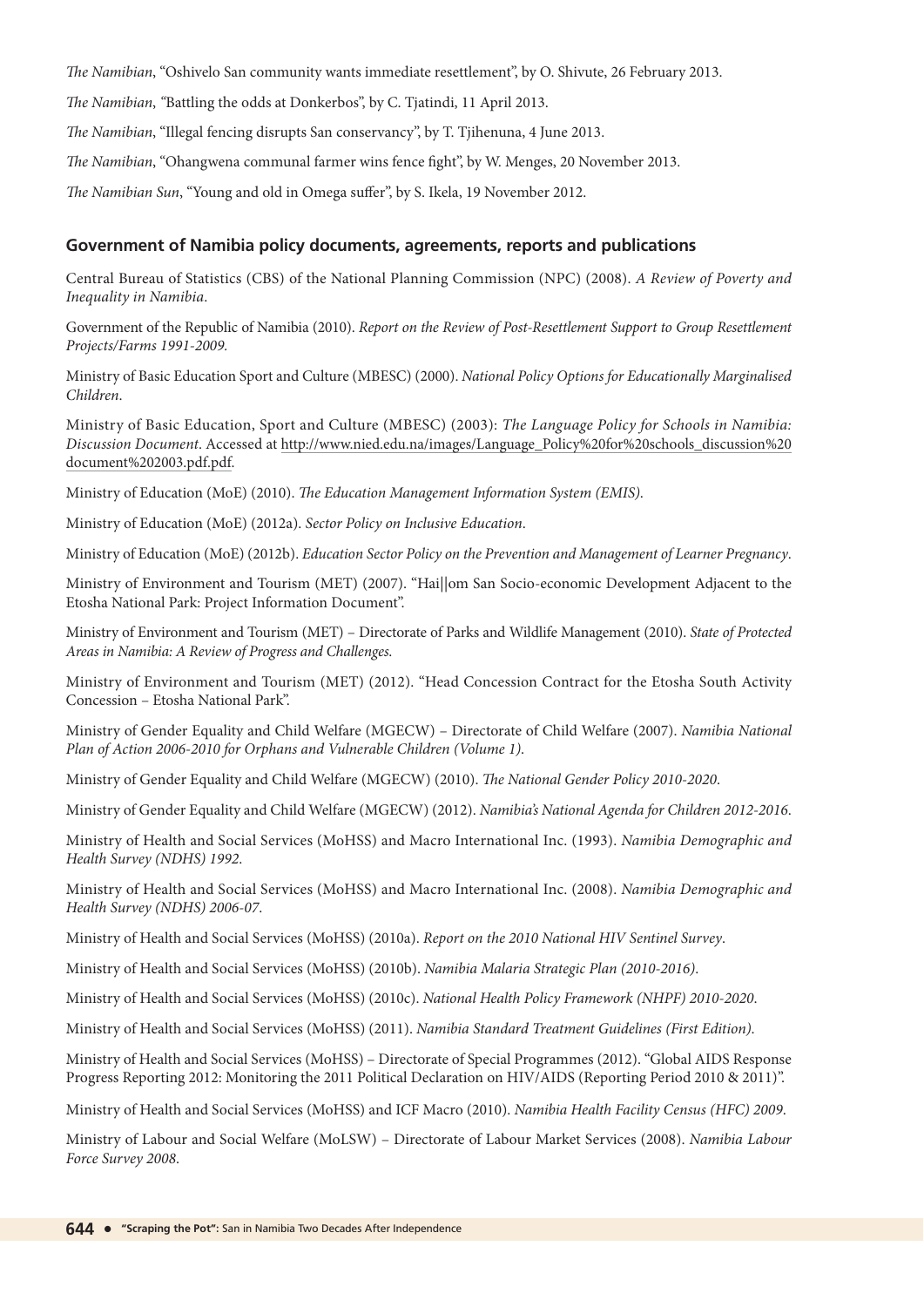Ministry of Labour and Social Welfare (MoLSW) (2009). "Declaration of the Extension of Collective Agreement: Agricultural Industry: Labour Act, 2007" (Government Notice, *Government Gazette* No. 4390).

Ministry of Lands, Resettlement and Rehabilitation (MLRR) (1997 and 2001a). *National Resettlement Policy.*

Ministry of Lands, Resettlement and Rehabilitation (MLRR) (2001b). "Resettlement Programme 2001-2005" (mimeo).

Ministry of Lands and Resettlement (MLR) (2012a). "Local Level Participatory Planning (LLPP) for the development of infrastructure for Small Scale Commercial Farming in the communal areas of Namibia: Inception Report" (mimeo).

Ministry of Lands and Resettlement (MLR) (2012b). "Road map for the development of small-scale farming areas on communal land in Namibia" (mimeo).

Ministry of Lands and Resettlement (MLR) and Kreditanstalt fuer Wiederaufbau (KfW) (2012). "Land Reform and Infrastructure Development in Communal Areas: Appendix 1 – A review of issues and recommendations for the development of a Road Map on Land Reform in Communal Areas" (mimeo).

Ministry of Regional and Local Government and Housing (1997). *A Decentralization Policy for the Republic of Namibia: Decentralization, Development and Democracy*.

Namibia Statistics Agency (NSA) (2012). *Namibia Household Income and Expenditure Survey (NHIES) 2009/2010*.

Namibia Statistics Agency (NSA) (2013a). *Namibia 2011 Population and Housing Census Basic Report*.

Namibia Statistics Agency (NSA) (2013b). *Namibia Labour Force Survey (NLFS) 2012 Report*.

National Food Security and Nutrition Council (2000). *Food and Nutrition Guidelines for Namibia: Food Choices for a Healthy Life*. Windhoek: Ministry of Health and Social Services.

National Planning Commission (2001a). *Second National Development Plan (NDP2) 2001/2002-2005/2006 (Volume 2).*

National Planning Commission (2001b). "Namibia Population and Housing Census: Kavango Regional Profile" (census 2001 raw data).

National Planning Commission (2003a). *Namibia 2001 Population and Housing Census: Basic Analysis with Highlights*.

National Planning Commission (2003b). *Ohangwena Regional Poverty Profile* (in the series of reports on the Regional Participatory Poverty Assessments).

National Planning Commission (2004a). *Vision 2030: Policy Framework for Long-Term National Development*.

National Planning Commission (2004b). *Omaheke Regional Poverty Profile* (in the series of reports on the Regional Participatory Poverty Assessments).

National Planning Commission (2006b). *Caprivi Regional Poverty Profile* (in the series of reports on the Regional Participatory Poverty Assessments).

National Planning Commission (2007a). *Oshana Regional Poverty Profile* (in the series of reports on the Regional Participatory Poverty Assessments).

National Planning Commission (2007b). *Oshikoto Regional Poverty Profile* (in the series of reports on the Regional Participatory Poverty Assessments).

National Planning Commission (2007c). *Kavango Regional Poverty Profile* (in the series of reports on the Regional Participatory Poverty Assessments).

National Planning Commission (2008). *Third National Development Plan (NDP3)* 2007/2008-2011/2012 (Volume 1).

National Planning Commission (2010). *Children and Adolescents in Namibia 2010: A situational analysis*.

National Planning Commission (2012a). *Fourth National Development Plan (NDP4) 2012/2013-2016/2017*.

National Planning Commission (2012b). *Namibia 2011 Population and Housing Census: Preliminary Results*.

Office of the Ombudsman (2012). *Guide to Indigenous Peoples' Rights in Namibia*.

Office of the Ombudsman (2013). *Baseline Study Report on Human Rights in Nambia*.

Office of the Prime Minister (OPM) – Division of San Development (DSD) (2011). *Empowering Marginalised Communities in Namibia* (brochure).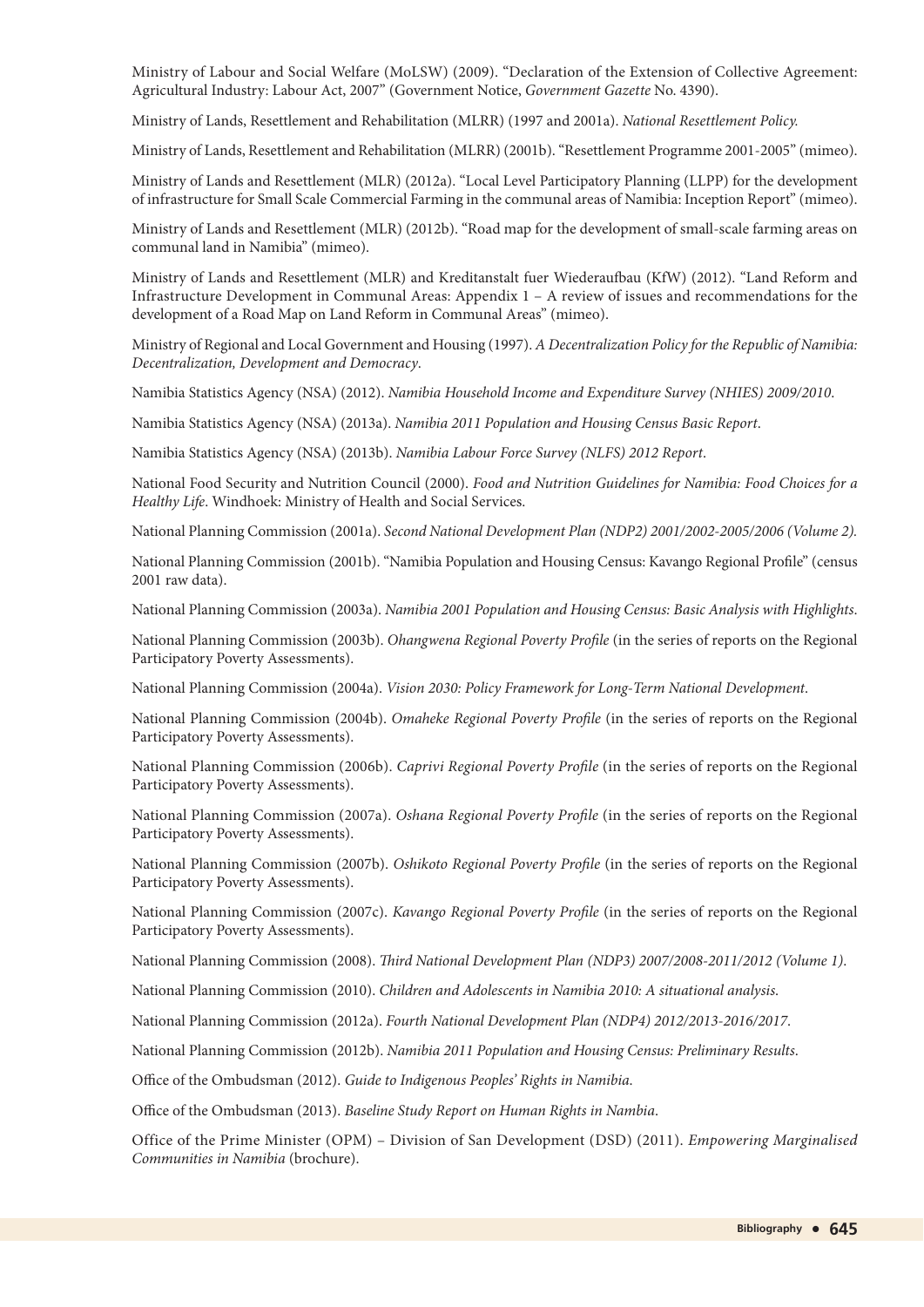Office of the Prime Minister (OPM) – Division of San Development (DSD) (2011). "List of Learners and Students under the San Development Programme 2011" (mimeo).

Office of the Prime Minister (OPM) – Division of San Development (DSD) (2012). "New Applicants for the Year 2012" (mimeo).

Office of the Prime Minister (OPM) – Division of San Development (DSD) (2012). Summarised activity reports 2005-2010 (mimeos).

Office of the Prime Minister - Directorate of Disaster Risk Management (2013). *Emergency Food Security Assessment in Communal and Resettlement Areas of Namibia*.

#### **Government of South Africa** (government of the Territory of South West Africa)

South Africa (1964). *Report of the Commission of Inquiry into South West African Affairs*. Pretoria: Government Printer.

#### **Namibia legislation** (in consecutive order)

Constitution of the Republic of Namibia (1990)

Labour Act 6 of 1992

National Pension Act 10 of 1992

Namibia Development Corporation Act 18 of 1993

Agricultural (Commercial) Land Reform Act 6 of 1995

Nature Conservation Amendment Act 5 of 1996

Affirmative Action (Employment) Act 29 of 1998

Combating of Rape Act 8 of 2000

Traditional Authorities Act 25 of 2000

Communal Land Reform Act 5 of 2002

Combating of Domestic Violence Act 4 of 2003.

Labour Act 15 of 2004 (never came into force in its entirety).

Water Resource Management Act 24 of 2004.

Labour Act 11 of 2007.

Government Notices No. 209 and 210: Declaration of Tsumkwe as an approved township (209); and Declaration of Tsumkwe Extension 1 as an approved township (210). In *Government Gazette* No. 3933 (2007).

Flexible Land Tenure Act 4 of 2012.

#### **International policy documents and institutional reports** (including Namibia-specific reports)

African Commission on Human and Peoples' Rights (ACHPR) and International Work Group on Indigenous Affairs (IWGIA) (2008). *Report of the African Commission's Working Groups of Experts on Indigenous Populations/Communities: Mission to the Republic of Namibia, 26 July - 5 August 2005*. Banjul (The Gambia) and Copenhagen: ACHPR and IWGIA.

African Commission on Human and Peoples' Rights (ACHPR) (2010) *Namibia: Third Periodic Report 2002-2009*. Presented and adopted at the ACHPR's 49<sup>th</sup> Ordinary Session, Banjul, Gambia, 28 April to 12 May 2011.

African Development Bank (2012). *African Economic Outlook: Namibia*. Accessed at http://www.afdb.org/fileadmin/ uploads/afdb/Documents/Publications/Namibia%20Full%20PDF%20Country%20Note.pdf.

Food and Agriculture Organization (FAO) (2008). *Food Security Information for Action Practical Guides: An Introduction to the Basic Concepts of Food Security*. Brussels: European Commission FAO Food Security Program. Accessed at www. foodsec.org/docs/concepts\_guide.pdf.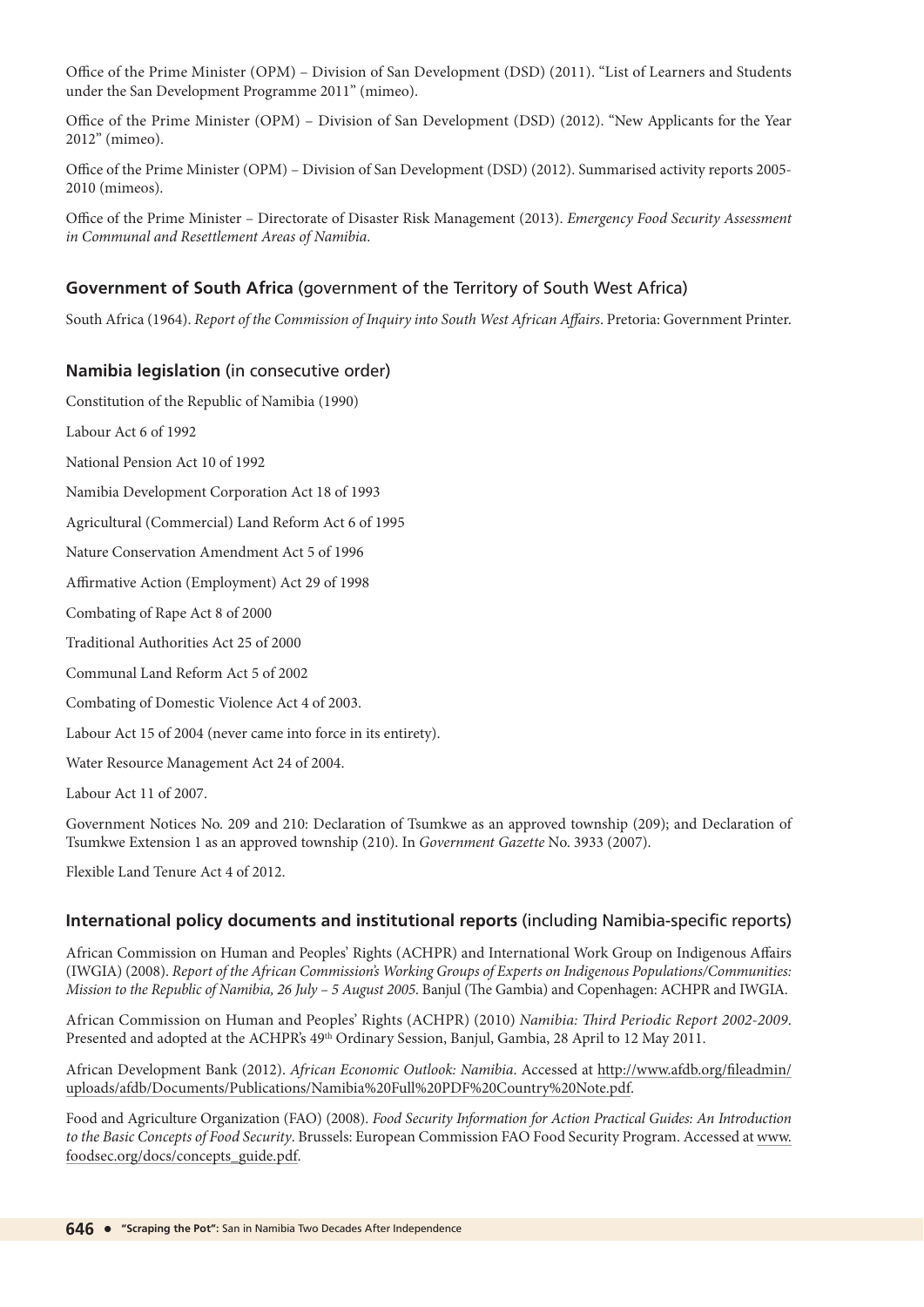Food and Agriculture Organization (FAO) (2009). *Enhancing the well-being of women and girls in Ohangwena, Oshana and Caprivi Regions through food security and livelihood improvement initiatives: Baseline Study Report*. Windhoek: FAO.

Health Unlimited (2003). "Indigenous Peoples – Health Issues: Summary of Presentations at Indigenous Peoples and Socioeconomic Rights Expert Workshop, 20-21 March 2003" (by A. Brown) (mimeo).

International Labour Organization (ILO) (1989). *Convention No. 169 Concerning Indigenous and Tribal Peoples in Independent Countries*. Geneva: ILO.

International Labour Organization (ILO) (2012). *Child Labour and San Peoples in Namibia: An overview assessment*. Windhoek: ILO.

International Labour Organization (ILO) and African Commission on Human and Peoples' Rights (ACHPR) (2009). *Overview Report of the Research Project by the International Labour Organization and the African Commission on Human and Peoples' Rights on the constitutional and legislative protection of the rights of indigenous peoples in 24 African countries*. Geneva: ILO. Accessed at http//:www.chr.up.ac.za/indigenous.

International Work Group for Indigenous Affairs (2006). *The Indigenous World 2006*. Copenhagen: IWIGIA.

International Work Group for Indigenous Affairs (2009). *The Indigenous World 2009*. Copenhagen: IWIGIA.

Open Society Initiative for Southern Africa (OSISA) (2013). "Land Grabs Threaten San in Namibia" (by Delme Cupido, 7 July 2013). Accessed at http://www.osisa.org/indigenous-peoples/namibia/land-grabs-threaten-san-namibia.

Open Society Initiative for Southern Africa (OSISA) (2013). "Land Laws Failing the San" (by Willem Odendaal, 13 August 2013). Accessed at http://www.osisa.org/indigenous-peoples/blog/land-laws-failing-san.

Organization of African Unity (1982). *African Charter on Human and Peoples' Rights ("Banjul Charter")* (27 June 1981, CAB/LEG/67/3 rev. 5, 21 I.L.M. 58). Accessed at http://www.refworld.org/docid/3ae6b3630.html.

United Nations Committee on the Elimination of Discrimination against Women (CEDAW) (2007). *Concluding Comments of the Committee on the Elimination of Discrimination against Women: Namibia, 37th Session, 15 January to 2 February 2007 (CEDAW/C/NAM/CO/3)*.

United Nations Committee on the Elimination of Racial Discrimination (CERD) (2008). *Consideration of Reports Submitted by State Partices under Article 9 of the Convention: Concluding Observations of the Committee on the Elimination of Racial Discrimination: Namibia, 73rd Session, 28 July to 15 August 2008*.

United Nations Development Programme (UNDP) (1998). *Namibia Human Development Report 1998*. Windhoek: UNDP.

United Nations Development Programme (UNDP) (2009). *Human Development Report 2009: Overcoming barriers: Human mobility and development*.

United Nations Development Programme (UNDP) (2013). *Human Development Report 2013: The Rise of the South: Human Progress in a Diverse World*.

United Nations General Assembly (UNGA) (1948). *The Universal Declaration of Human Right (10 December 1948)*.

United Nations General Assembly (UNGA) (1966). *International Covenant on Economic, Social and Cultural Rights*.

United Nations General Assembly (UNGA) (1989). *Convention on the Rights of the Child.*

United Nations General Assembly (UNGA) (2007). *United Nations Declaration on the Rights of Indigenous Peoples*.

United Nations General Assembly (UNGA) (2010). *The Human Right to Water and Sanitation: Resolution A/RES/64/292*.

United Nations General Assembly (UNGA) (2011a). *Final Report of the Study on Indigenous peoples and the Right to Participate in Decision-Making: Report of the Expert Mechanism on the Rights of Indigenous People*.

United Nations General Assembly (UNGA) (2011b). *Report of the Working Group on the Universal Periodic Review: Namibia*.

United Nations – Joint United Nations Programme on HIV and AIDS (UNAIDS) (2012). Global Report: *UNAIDS Report on the Global AIDS Epidemic – 2012*.

United Nations - Office of the High Commissioner for Human Rights (OHCHR) and World Health Organization (WHO) (2008). *The Right Health (Fact Sheet No. 31)*.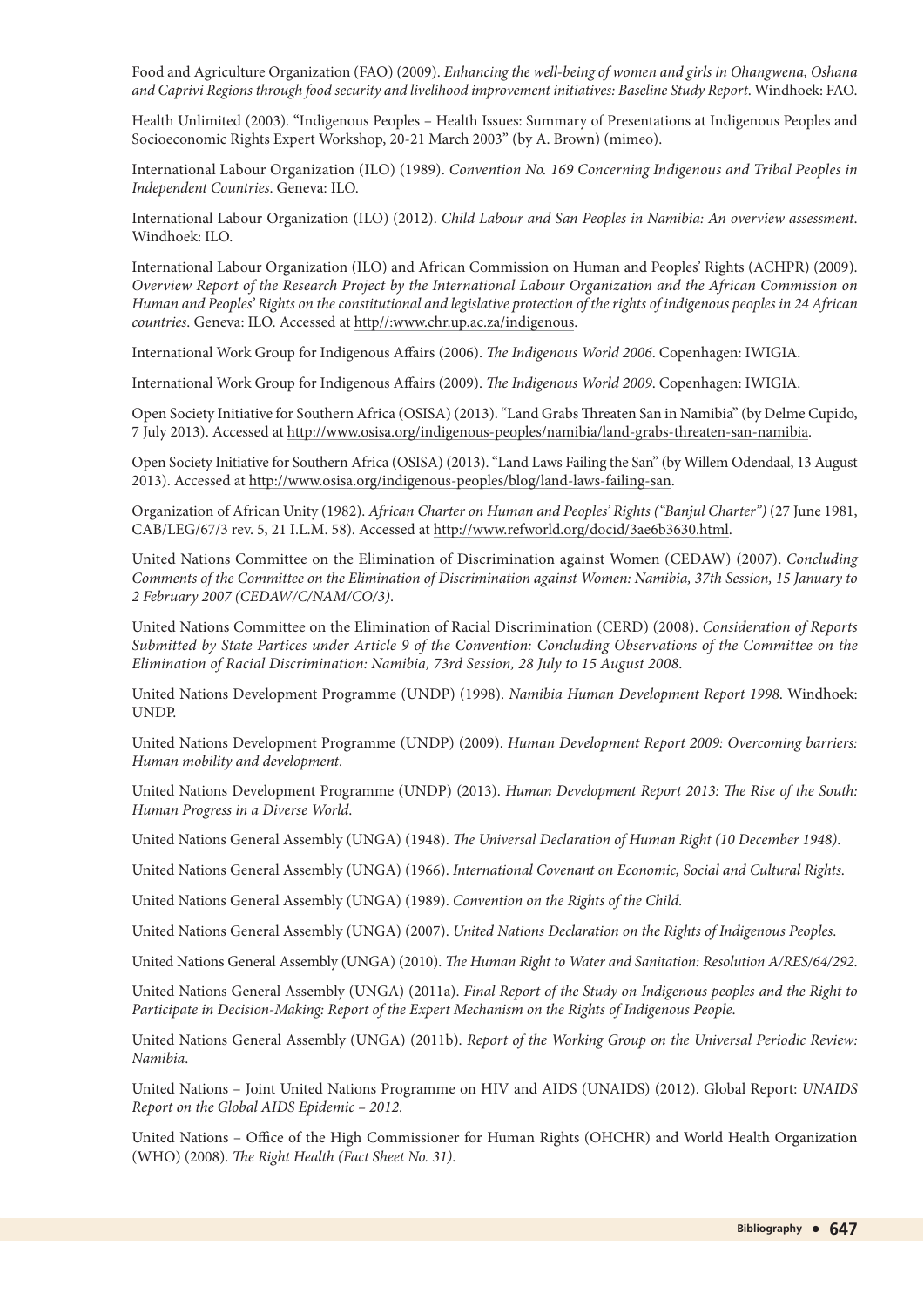United Nations - Office of the Special Adviser on Gender Issues and Advancement of Women (2010). *Gender and Indigenous Peoples*.

United Nations – World Health Organization (WHO) (1978). *Declaration of Alma-Ata: Report of the International Conference on Primary Health Care (Alma-Atta, USSR)*.

World Education Forum (1990). *World Declaration on Education for All.*

World Education Forum (2000). *Dakar Framework for Action: Education for All: Meeting our Collective Commitments.*

#### **Miscellaneous website pages**

Desert Research Foundation of Namibia (DRFN) – information on LISUP: http://www.drfn.org.na/projects/land/lisup

Health Poverty Action – information on work with indigenous people in Namibia: http://www.healthpovertyaction. org/where-we-work/africa/namibia/treating-and-preventing-tb-in-remote-namibian-communities/.

N/a'an ku sê Foundation – information on Lifeline Clinic at Epukiro, Omaheke Region: http://www.naankuse.com/ naankuse-lifeline-clinic.html.

Namibia Red Cross Society (NRCS) – information on NRCS programmes: http://www.redcross.org.na/aboutus. php?id=22&title=Health%20and%20care.

Office of the Prime Minister (OPM) Namibia – information on the San Development Programme (SDP): http://www. sandevelopment.gov.na/.

Right to Education Project – information on project implementation: http://www.right-to-education.org/node/233.

United Nations "official site for the MDG Indicators" – information on Millennium Development Goals: http://mdgs. un.org/unsd/mdg/Metadata.aspx?IndicatorId=0&SeriesId=763.

World Health Organization (WHO) – information on malaria in Namibia: http://www.aho.afro.who.int/profiles\_ information/index.php/Namibia:Analytical\_summary\_-\_Malaria.

World Health Organization (WHO) – information on TB in Namibia: http://www.aho.afro.who.int/profiles\_information/ index.php/Namibia:Analytical\_summary\_-\_Tuberculosis.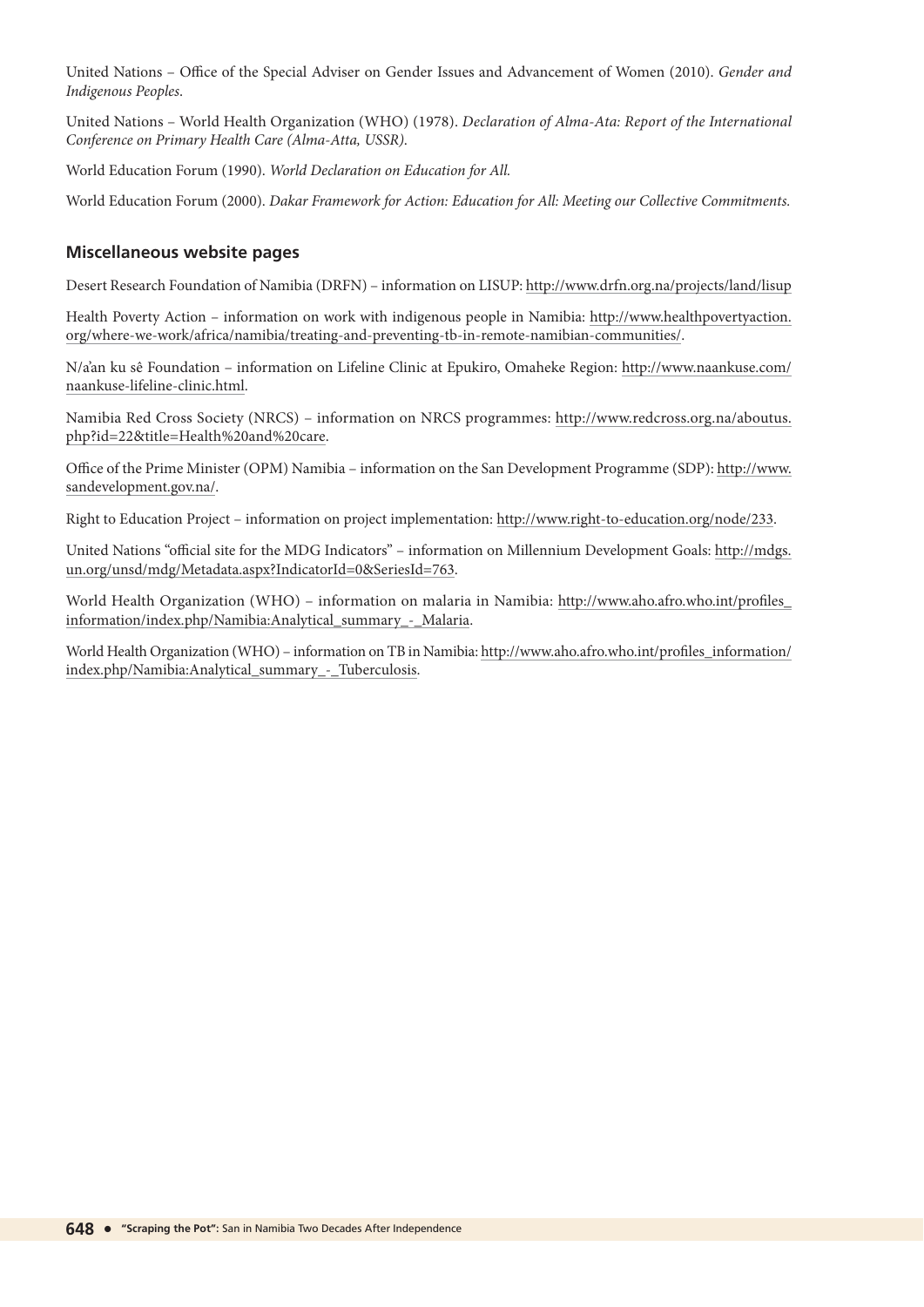## Acronyms and Abbreviations

| <b>AALS</b> Affirmative Action Loan Scheme                                                                      |
|-----------------------------------------------------------------------------------------------------------------|
| <b>ACHPR</b> African Commission on Human and Peoples'<br>Rights                                                 |
| <b>AECID</b> Spanish Agency for International Development<br>Cooperation                                        |
| <b>AGDT</b> Acacia Grassroots Development Trust                                                                 |
| AGS Africa Groups of Sweden                                                                                     |
| AIDS Acquired Immunodeficiency Syndrome                                                                         |
| ANC antenatal care                                                                                              |
| <b>ARI</b> acute respiratory infection                                                                          |
| ART anti-retroviral therapy                                                                                     |
| BfdW Brot für die Welt                                                                                          |
| <b>BNP</b> Bwabwata National Park                                                                               |
| <b>CAA</b> Catholic AIDS Action                                                                                 |
| <b>CBD</b> Convention on Biodiversity                                                                           |
| CBNRM community-based natural resource management                                                               |
| CBO community-based organisation                                                                                |
| CBRP community-based resource person                                                                            |
| <b>CBS</b> Central Bureau of Statistics                                                                         |
| <b>CCN</b> Council of Churches in Namibia                                                                       |
| <b>CDC</b> Constituency Development Committee                                                                   |
| <b>CESCR</b> Convention on Economic, Social and Cultural<br>Rights                                              |
| CGG community game guard                                                                                        |
| CIM Center for International Immigration and<br>Development                                                     |
| <b>CLB</b> Communal Land Board                                                                                  |
| CLS Communal Lands Support (Project)                                                                            |
| <b>CNR</b> case notification rate                                                                               |
| CoHeNa Advanced Community Health Care Services<br>Namibia                                                       |
| <b>COSDEC</b> Community Skills Development Centre                                                               |
| <b>COSDEF</b> Community Skills Development Foundation                                                           |
| CRC Convention on the Rights of the Child                                                                       |
| CRIAA SA-DC Centre for Research-Information-Action in<br>Africa - Southern Africa Development and<br>Consulting |
| CRM community resource monitor                                                                                  |
| DAPAP Draught Animal Power Acceleration<br>Programme                                                            |
| DAPP Development Aid from People to People                                                                      |
| <b>DEES</b> Department of Extension and Emergency<br>Services                                                   |
| DHS Demographic and Health Survey                                                                               |
| <b>DOT</b> directly observed treatment                                                                          |
| <b>DSD</b> Division of San Development                                                                          |
| <b>DRC</b> Divundu Rehabilitation Centre                                                                        |

|              | <b>DPM</b> Deputy Prime Minister                                                     |
|--------------|--------------------------------------------------------------------------------------|
|              | <b>DWSSC</b> Directorate of Water Supply and Sanitation<br>Coordination (MAWF)       |
|              | <b>DRFN</b> Desert Research Foundation of Namibia                                    |
|              | ECD early childhood development                                                      |
|              | ELCIN Evangelical Lutheran Church in Namibia                                         |
|              | <b>EMIS</b> Education Management Information System<br>(MoE)                         |
|              | FAO Food and Agriculture Organization (UN)                                           |
|              | FAWENA Forum for African Women Educationalists in<br>Namibia                         |
|              | <b>FGD</b> focus group discussion                                                    |
|              | FLTS Flexible Land Tenure System                                                     |
|              | FMC Forest Management Committee                                                      |
|              | FMDC Farm Management and Development<br>Committee                                    |
|              | <b>FURS</b> Farm Unit Resettlement Scheme                                            |
|              | <b>GIPF</b> Government Institutions Pension Fund                                     |
|              | GIS Geographic Information System                                                    |
|              | GIZ Gesellschaft für Internationale Zusammenarbeit                                   |
|              | <b>GR&amp;AP</b> Gender Research and Advocacy Project (LAC)                          |
|              | GRN Government of the Republic of Namibia                                            |
|              | HDI Human Development Index                                                          |
|              | HIV Human Immunodeficiency Virus                                                     |
|              | <b>HPI</b> Human Poverty Index                                                       |
|              | <b>HRC</b> Human Rights Committee                                                    |
|              | <b>ICCPR</b> International Covenant on Civil and Political<br>Rights                 |
|              | <b>ICEIDA</b> Icelandic International Development Agency                             |
|              | ICEMA integrated community-based ecosystem<br>management                             |
| <b>ICERD</b> | International Convention on the Elimination<br>of All Forms of Racial Discrimination |
|              | <b>ICESCR</b> International Covenant on Economic, Social<br>and Cultural Rights      |
|              | IGA income-generating activity                                                       |
|              | ILO International Labour Organization                                                |
|              | IRDNC Integrated Rural Development and Nature<br>Conservation                        |
|              | <b>IWGIA</b> International Work Group for Indigenous<br>Affairs                      |
|              | KA Kyaramacan Association                                                            |
|              | KaZa Kavango-Zambezi Project                                                         |
|              | KfW Kreditanstalt für Wiederaufbau                                                   |
|              | KOMEHO Komeho Namibia Development Agency                                             |
|              | KPF Kalahari Peoples Fund                                                            |

**LAC** Legal Assistance Centre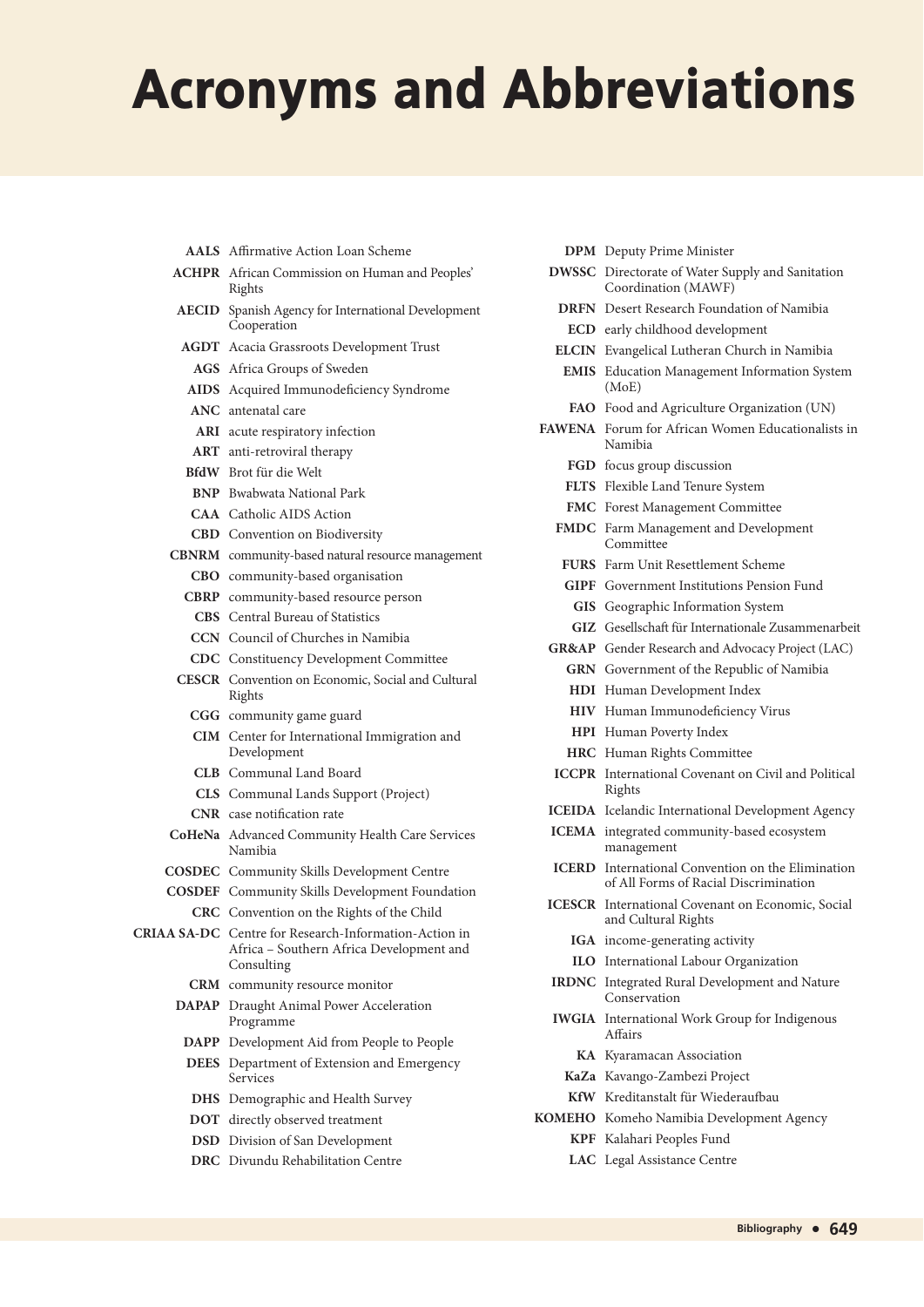|                 | LaRRI Labour Resource and Research Institute                                   |
|-----------------|--------------------------------------------------------------------------------|
| <b>LEAD</b>     | Land, Environment and Development Project<br>(LAC)                             |
| <b>LIPROSAN</b> | Livelihood Programme for San (DRFN)                                            |
| <b>LISUP</b>    | Livelihood Support Programme (DRFN)                                            |
| <b>MAWF</b>     | Ministry of Agriculture, Water and Forestry                                    |
| <b>MBESC</b>    | Ministry of Basic Education, Sport and Culture                                 |
|                 | (former name of the MoE)                                                       |
| MCA-N           | Millennium Challenge Account Namibia                                           |
|                 | MCC Millennium Challenge Corporation                                           |
| MDG             | Millennium Development Goal                                                    |
| MDR             | multi-drug resistant                                                           |
| MET             | Ministry of Environment and Tourism                                            |
| <b>MGECW</b>    | Ministry of Gender Equality and Child Welfare                                  |
| MLR             | Ministry of Lands and Resettlement                                             |
| <b>MLRR</b>     | Ministry of Lands, Resettlement and<br>Rehabilitation (former name of the MLR) |
| <b>MLSW</b>     | Ministry of Labour and Social Welfare                                          |
| MoE             | Ministry of Education                                                          |
| MoHSS           | Ministry of Health and Social Services                                         |
| <b>MRLGHRD</b>  | Ministry of Regional and Local Government,<br>Housing and Rural Development    |
| <b>MWCT</b>     | Ministry of Wildlife Conservation and Tourism<br>(former name of the MET)      |
| <b>MYNSSC</b>   | Ministry of Youth, National Service, Sport and<br>Culture                      |
| <b>NACSO</b>    | Namibia Association of CBNRM Organisations                                     |
| <b>NAFWU</b>    | Namibia Farm Workers Union                                                     |
| <b>NAMAS</b>    | Namibia Association of Norway                                                  |
| <b>NAMCOL</b>   | Namibian College of Open Learning                                              |
| <b>NAMPOL</b>   | Namibian Police                                                                |
| NAU             | Namibia Agricultural Union                                                     |
|                 | NDC Namibia Development Corporation                                            |
| <b>NDF</b>      | Namibian Defence Force                                                         |
| NDP .           | National Development Plan                                                      |
| <b>NGO</b>      | non-governmental organisation                                                  |
|                 | NGSIP Namibian-German Special Initiative Programme                             |
|                 | NHIES Namibia Household Income and Expenditure<br>Survey                       |
|                 | NHPF National Health Policy Framework                                          |
|                 | <b>NHRI</b> National Human Rights Institution                                  |
|                 | NIDS Namibia Inter-censal Demographic Survey                                   |
|                 | NIED National Institute for Educational Development                            |
|                 | NNDFN Nyae Nyae Development Foundation of Namibia                              |
|                 | <b>NNF</b> Namibia Nature Foundation                                           |
| <b>NNFU</b>     | Namibia National Farmers Union                                                 |
|                 | NPC National Planning Commission                                               |
|                 | NPCS National Planning Commission Secretariat                                  |
|                 | NRCS Namibia Red Cross Society                                                 |
|                 | <b>NRP</b> National Resettlement Programme                                     |
|                 | NSA Namibia Statistics Agency                                                  |
|                 | <b>NWR</b> Namibia Wildlife Resorts                                            |
|                 | <b>OAT</b> Omba Arts Trust                                                     |
|                 | OAU Organisation of African Unity                                              |
|                 | <b>ODPM</b> Office of the Deputy Prime Minister                                |

| <b>OPM</b> Office of the Prime Minister                                                |
|----------------------------------------------------------------------------------------|
| <b>OSISA</b> Open Society Initiative of Southern Africa                                |
| <b>OST</b> Omaheke San Trust                                                           |
| OVC orphans and vulnerable children                                                    |
| PLAN People's Liberation Army of Namibia                                               |
| PPA Participatory Poverty Assessment                                                   |
| PRA Participatory Rural Appraisal                                                      |
| <b>RCC</b> Roads Contractor Company                                                    |
| RDCC Regional Development Coordinating<br>Committee                                    |
| RPP Regional Poverty Profile                                                           |
| <b>RPRP</b> Rural Poverty Reduction Programme                                          |
| RSC Regional Selection Committee                                                       |
| <b>SADF</b> South African Defence Force                                                |
| SDP San Development Programme                                                          |
| <b>SFP</b> San Feeding Programme                                                       |
| SIAPAC Social Impact Assessment and Policy Analysis<br>Corporation                     |
| SPSS Statistical Package for the Social Sciences                                       |
| <b>SSC</b> Social Security Commission                                                  |
| <b>SSOAN</b> San Support Organisations' Association of<br>Namibia                      |
| <b>STD</b> sexually transmitted disease                                                |
| <b>STI</b> sexually transmitted infection                                              |
| <b>SWA</b> South West Africa                                                           |
| <b>SWAPO</b> South West Africa People's Organisation                                   |
| <b>TA</b> traditional authority                                                        |
|                                                                                        |
| <b>TB</b> tuberculosis                                                                 |
| <b>TBA</b> traditional birth attendant                                                 |
| <b>TEKOA</b> Traditional Environmental Knowledge<br>Outreach Academy                   |
| TCE Total Control of the Epidemic                                                      |
| <b>UN</b> United Nations                                                               |
| <b>UNAIDS</b> United Nations Programme on HIV/AIDS                                     |
| <b>UNESCO</b> United Nations Educational, Scientific and<br>Cultural Organization      |
| <b>UNDP</b> United Nations Development Programme                                       |
| <b>UNDRIP</b> United Nations Declaration on the Rights of<br><b>Indigenous Peoples</b> |
| <b>UNDHR</b> United Nations Declaration of Human Rights                                |
| <b>UNGA</b> United Nations General Assembly                                            |
| <b>UNHCHR</b> United Nations High Commission for Human<br>Rights                       |
| <b>UNTAG</b> United Nations Transitional Assistance Group                              |
| <b>UPR</b> Universal Periodic Review                                                   |
| <b>USAID</b> United States Agency for International<br>Development                     |
| VDC Village Development Committee                                                      |
| <b>WIMSA</b> Working Group of Indigenous Minorities in<br>Southern Africa              |
| WATSAN Water Supply and Sanitation in Namibia<br>(DRFN project)                        |
| WHO World Health Organization                                                          |
| <b>WPC</b> Water Point Committee<br>WWF World Wildlife Fund                            |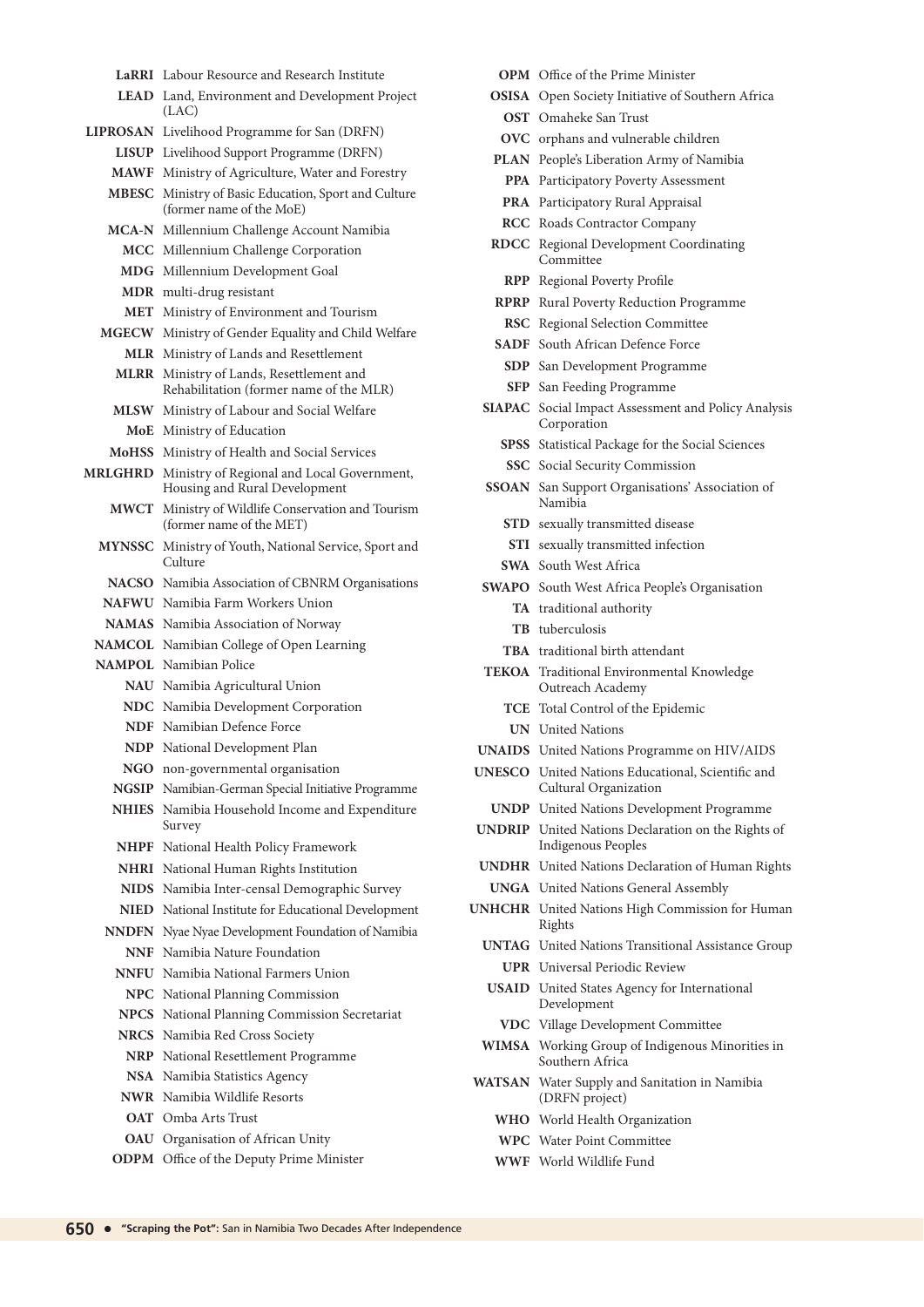**Bibliography 651**